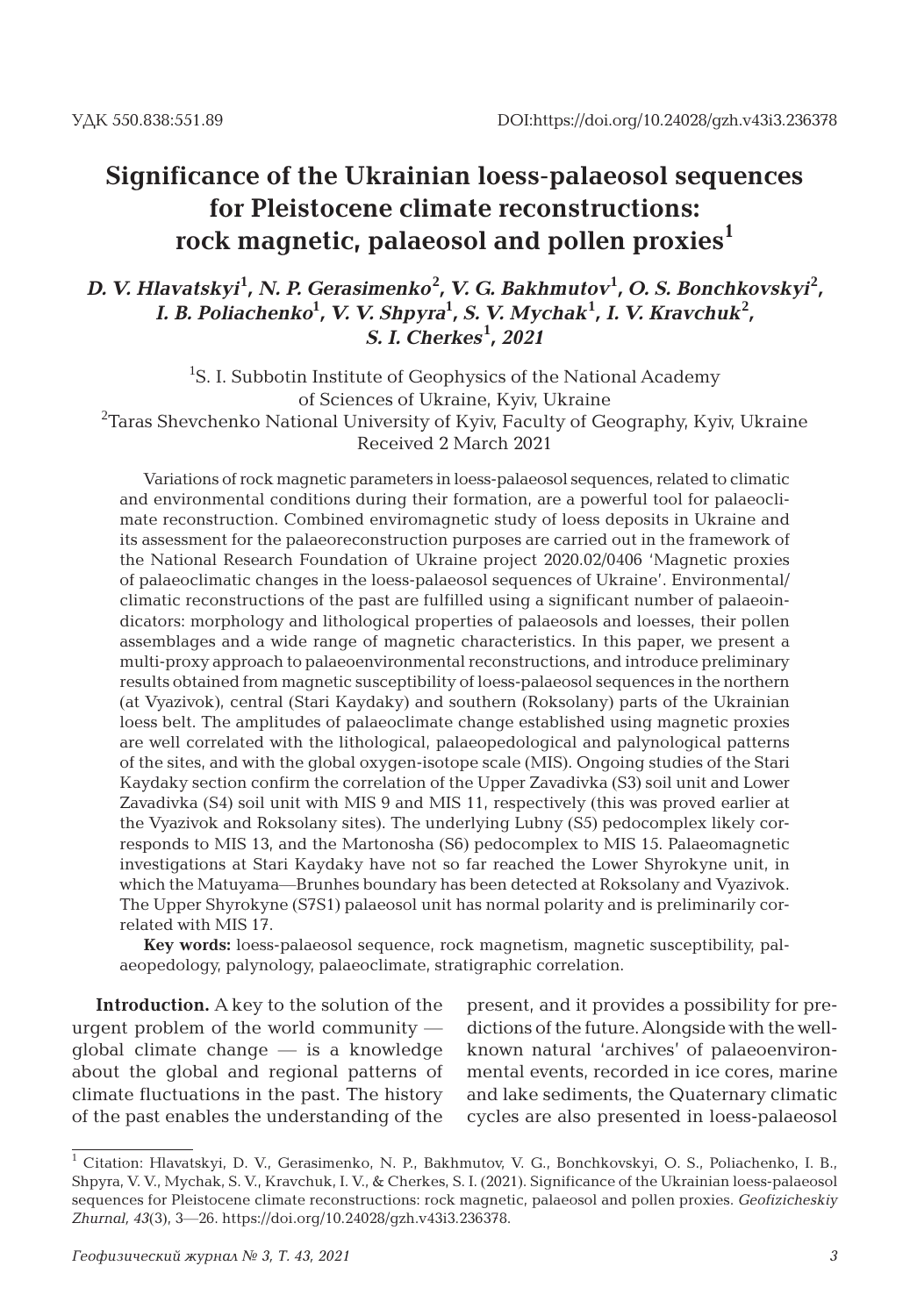sequences which are another valuable archive of palaeoenvironmental information.

Despite of significant amount of data obtained by Quaternary geology and palaeogeography, the forecasts of future climate change differ significantly. Therefore, nowadays a great attention is paid to implementation of new research methods within a multidisciplinary approach, to the search of new complete sections within the terrestrial archives, and to analysis of the factors that have caused palaeoenvironmetal changes [Vandenberghe, Nugteren, 2001; Buggle et al., 2013; Sümegi et al., 2015, 2019; Marković et al., 2018; Zeeden et al., 2018; Chmielowska, Woronko, 2019; Molnár et al., 2021; Scheidt et al., 2021; Wacha et al., 2021].

The new advances in rock magnetic methodologies and analytical techniques expand our ability to obtain important information on palaeoenvironmental change, including reconstruction of past geomagnetic field variations and environmental parameters, and understanding the processes of loesspalaeosol magnetic properties formation. Palaeoclimatic studies of the key loess-palaeosol sequences in the Chinese Loess Plateau (CLP), Central Asia, Danube Basin and East European Plain [Heller, Liu, 1984; Kukla et al., 1988; Forster et al., 1994; Jordanova, Petersen, 1999; Evans, Heller, 2001, 2003; Rousseau et al., 2001; Buggle et al., 2009; Fitzsimmons et al., 2012; Marković et al., 2015; Necula et al., 2015; Bakhmutov et al., 2017; Chen et al., 2018; Song et al., 2018; Sümegi et al., 2018; Költringer et al., 2020; Bradák et al., 2021; Laag et al., 2021 and many others] have shown that rock magnetic palaeoenvironmental proxies, primarily magnetic susceptibility (MS), display strong similarities and can be correlated with the marine oxygen-isotope stages (MIS) [Shackleton et al., 1990; Lisiecki, Raymo, 2005].

The similarity in variations in the MS records and other palaeoclimate proxies (ratio of oxygen isotopes, organic carbon, biogenic silica) in the same age rocks confirms the possibility of palaeoclimatic reconstruction using magnetic properties of marine and lake sediments, but also of subaerial deposits [Evans, Heller, 2001, 2003]. Palaeosol types and pollen assemblages in these sediments are other important proxies for this purpose. Thus, rock magnetic (magnetic properties of rocks) and palaeomagnetic (magnetostratigraphy) methods, especially combined with lithological-palaeopedological and pollen studies, is a powerful tool for the reconstruction of palaeoenvironmental changes, as well as in applied sciences: engineering geology, economics, archaeology, modern environmental and forecasting tasks [Evans, Heller, 2001, 2003; Maher, 2011; Menshov, 2019; Jordanova, Jordanova, 2021; Zeeden, Hambach, 2021 and others].

In this paper, we present methods and directions for our investigation and new results on magnetic susceptibility from loesspalaeosol deposits in the northern, central and southern parts of Ukraine, carried out in the framework of National Research Foundation of Ukraine' project 2020.02/0406 'Magnetic proxies of palaeoclimatic changes in the loess-palaeosol sequences of Ukraine'. At present, the three most complete loess-palaeosol sequences of the Dnieper River basin (Stari Kaydaky and Vyazivok) and the Black Sea Lowland (Roksolany) are compared by magnetic, palaeosol and pollen proxies and correlated with the marine isotope record.

**The Ukrainian loess belt: short overview of the previous studies.** Loess-soil deposits, covering over 70 % of the territory of Ukraine, are prominent in their stratigraphic completeness. They form the Ukrainian loess belt located in the central part of the Eastern Europe (Fig. 1). Their pedostratigraphy and palaeoenvironmetal proxies (palaeosols and pollen) have been studied by Ukrainian scientists since the 1920s [Krokos, 1926; Veklitch et al., 1967, 1979, 1984, 1993; Veklitch, 1968, 1982; Sirenko, Turlo, 1986; Gozhik et al., 1995, 2000, 2001, 2007; Gozhik, Gerasimenko, 2011; Gozhik, 2012; Bogucki, 1986; Boguckyj, Łanczont, 2002; Boguckyj et al., 2009; Bogucki et al., 2013, 2014; Matviishina et al., 2001; Matviishyna et al., 2010; Matviishyna, Doroshkevych, 2019; Gerasimenko, 2001, 2004, 2006, 2020; Gerasimenko, Matvijishyna, 2007; Sirenko, 2017a,b, 2019a,b; Do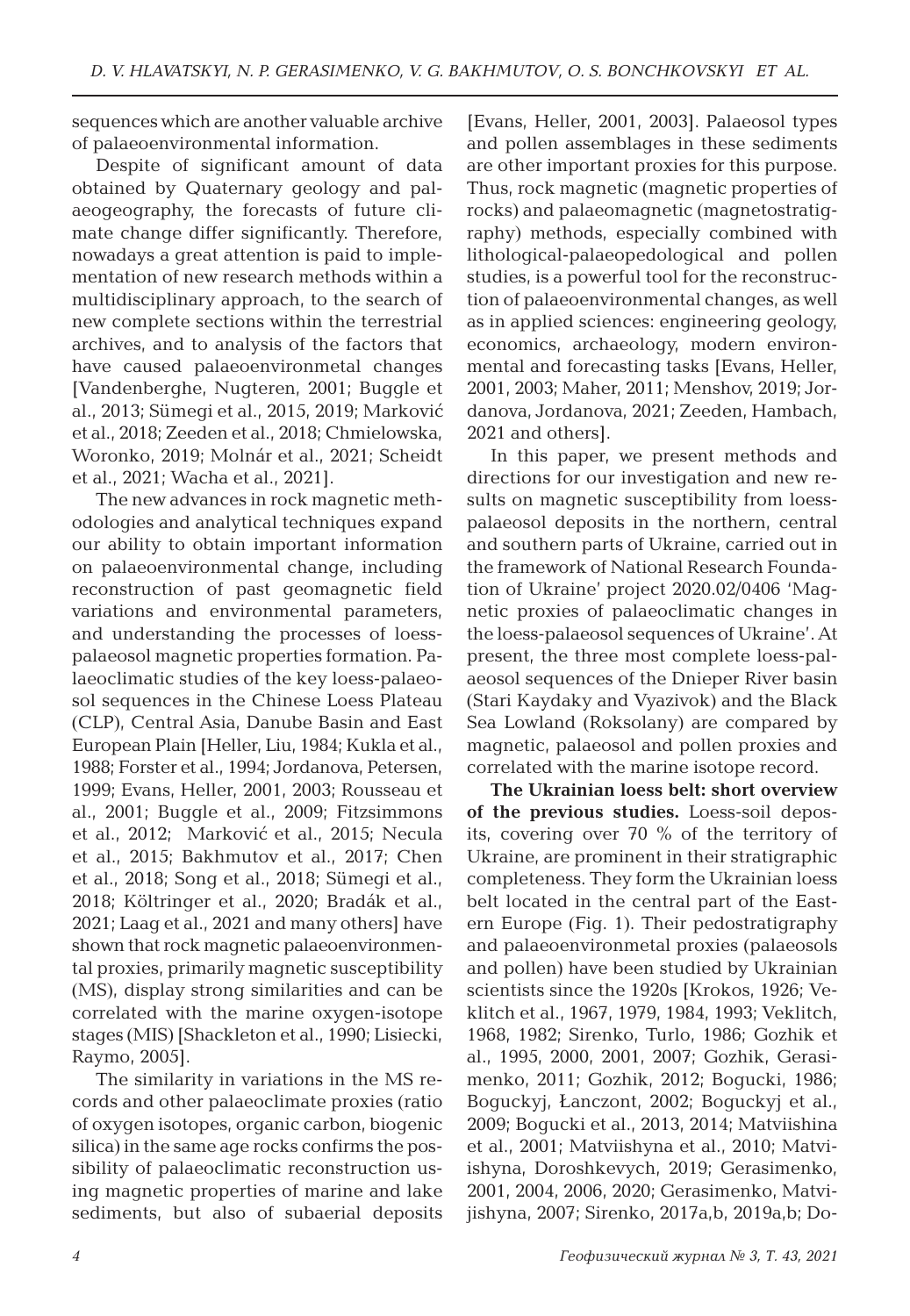roshkevych, 2018; Karmazinenko, 2019; Veklych, 2019; Bonchkovskyi, 2019, 2020a,b and many others]. The significant input has been also made by researchers from other European countries [Velichko, 1997; Bolikhovskaya, Molodkov, 2006; Rousseau et al., 2001, 2011; Haesaerts et al., 2003, 2016, 2019; Lindner et al., 2006; Łanczont, Boguckyj, 2007; Łanczont, Madeyska, 2015; Łanczont et al., 2019; Buggle et al., 2008, 2009; Bokhorst et al., 2009; Veres et al., 2018; Tecsa et al., 2020].

The Stratigraphic framework of the Quaternary deposits of Ukraine [Veklitch et al., 1993], modified in recent two decades [Gozhik et al., 2001; Gerasimenko, 2004, 2006; Matviishyna et al., 2010] and the Stratigraphic Code [Gozhik, 2012] are the main tool for stratigraphical division of the Quaternary deposits in Ukraine. The multidisciplinary palaeogeographical approach was used as the base to substantiate the framework which includes the following methods of palaeoenvironmental studies: lithology, palaeopedology (including micromorphology), clay mineralogy, palaeogeomorphology, mammal fauna, mollusc fauna, pollen, cryolithology, luminescence and radiocarbon dating, palaeomagnetism, and, finally, palaeoclimatology and palaeolandscapes. It should be mentioned that many luminescence and radiocarbon dating results remain contradictory.

The study of the magnetic properties of these rocks began in the 1970s [Tretyak, Volok, 1976; Tretyak, 1980, 1983; Tretyak et al., 1987, 1989; Tretyak, Vigilyanskaya, 1994] and have been continued during the last 20 years [Vigilyanskaya, Tretyak, 2001, 2002; Bakhmutov et al., 2005, 2017; Bakhmutov, Hlavatskyi, 2014; Bakhmutov, Glavatskіy, 2016; Hlavatskyi et al., 2016a,b; Hlavatskyi, 2019; Hlavatskyi, Bakhmutov, 2019, 2020; Nawrocki et al., 1999, 2002, 2016; Gendler



Fig. 1. Map of loess deposits in Central—Eastern Europe [Haase et al., 2007]. Loess distribution (facies): *1* loess, >5 m; *2* — loess, <2 m; *3* — sandy loess; *4* — loess derivates; *5* — loess and loess derivates in fragmentary distribution; *6* — alluvial loess; *7* — aeolian sand; *8* — loess thickness not differentiated. *Selected Ukrainian loess sections*: *9* — in which the MBB was detected by co-authors of the present study [Bakhmutov, Hlavatskyi, 2014; Hlavatskyi et al., 2016b; Bakhmutov et al., 2017; Hlavatskyi, Bakhmutov, 2019, 2020]; *10* — other loess sections, studied palaeomagnetically by [Hlavatskyi et al., 2016a, 2021b; Bakhmutov et al., 2017]; *11* — loess sections currently under investigation; *12* — promising research sites, declared within the framework of the Project. The extent of the penultimate glaciation according to [Ehlers et al., 2011].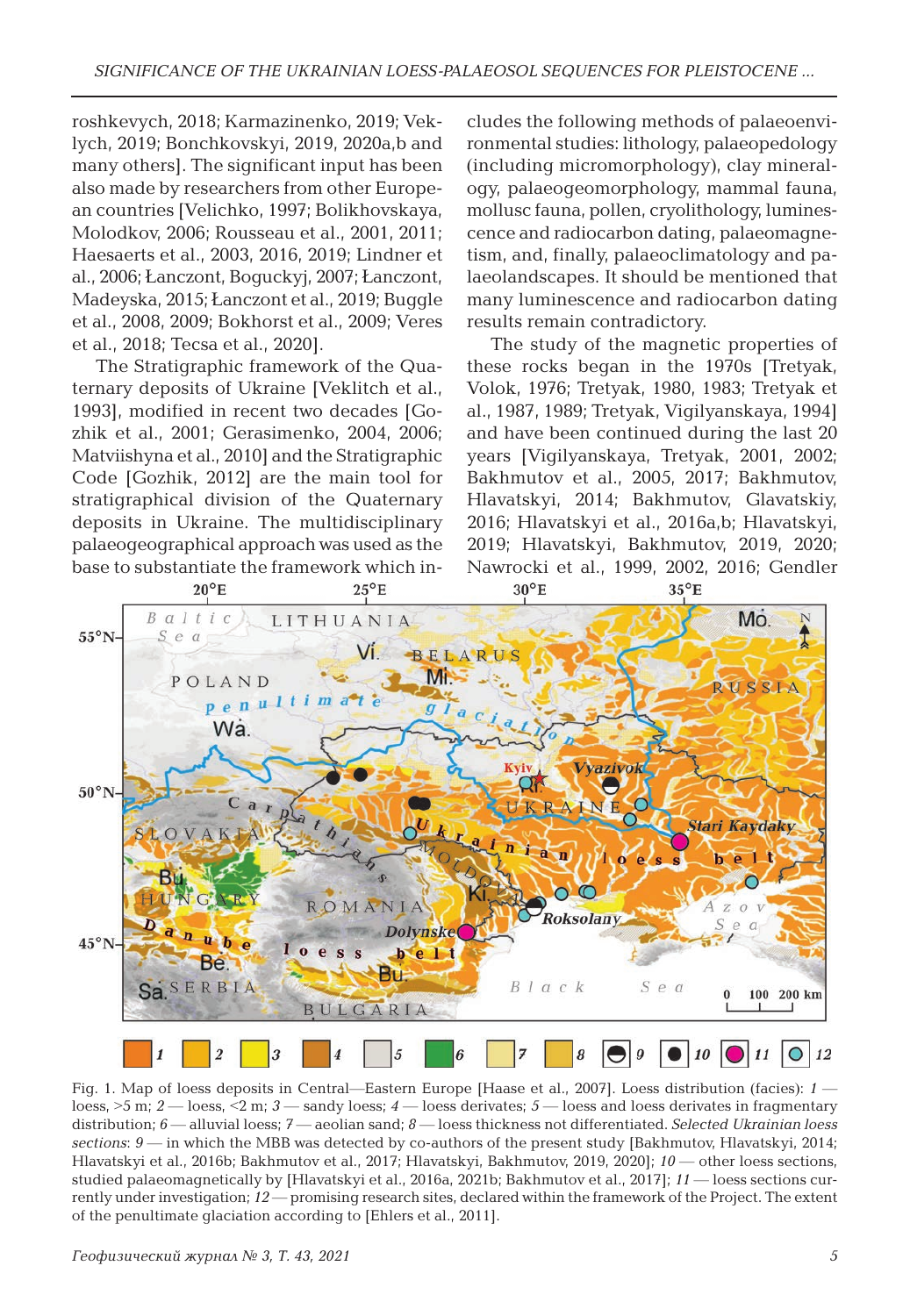et al., 2006; Boguckyi et al., 2009; Bogucki et al., 2013; Menshov, 2015; Bondar, Ridush, 2015; Bondar et al., 2019]. The results of early research, due to the lack of accurate magnetometers and some methodological issues, in many cases led to misinterpretations. An illustrative example is the contradiction in the definition of the Matuyama—Brunhes boundary (MBB) in the Roksolany section by different scientific teams (discussed in [Hlavatskyi, Bakhmutov, 2020]).

Due to the absence of reliable magnetic (and geochronological) markers for chronostratigraphic subdivision of loess-palaeosol sections in Ukraine, the problems of regional (and global) correlation appear. A lack of reliable geochronometric markers in the reference sections of different regions of Ukraine makes serious difficulties in the synthesis of the palaeoclimatic information. The publications on palaeoclimate and palaeoenvironmental changes in Eurasia demonstrate insufficient study of Eastern Europe, and, in particular, its central part — Ukraine. A lack of reliable geochronometric data from this region, where many stratigraphically complete Quaternary sequences are located, limits the reliability of spatial palaeoclimatic reconstructions and climate change models. Thus, an amplification of chronostratigraphy of the loess-palaeosol sequence in Ukraine and its correlation with global framework, based on updated magnetostratigraphic data, is one of the urgent problems in the present-day study of regional palaeoenvironmental change.

**Studied sites.** The *Vyazivok* section is located on the western bank of the Sula River, a tributary of the Dnieper (49°57' N; 32°57' E), in the Vyazivok village of the Lubny region (see Fig. 1). It is the most stratigraphically complete section in the Dnieper Lowland [Veklitch et al., 1967; Veklitch, 1968, 1982; Matviishina et al., 2001; Rousseau et al., 2001]. This section is 59 m thick and includes well developed pedocomplexes which alternate with thick loess units. The new results of rock magnetic studies and the stratigraphic positioning of the MBB were presented recently in [Hlavatskyi et al., 2016b; Hlavatskyi, Bakhmutov, 2020]. The MBB has been detected at the depth of 56.2 m within the Lower Shyrokyne palaeosol 'sh<sub>1</sub>' (according to stratigraphic subdivision of [Veklitch, 1982; Matviishina et al., 2001]).

The *Stari Kaydaky* section (48°22' N, 35°07' E) is located in the Stari Kaydaky village, near the Dnipro City airport, on the right bank of the Dnieper River (see Fig. 1). In this site, regarded as the main reference section of the Pleistocene in Ukraine, all stratigraphical units of the Ukrainian Quaternary framework have been studied [Veklitch, Sirenko, 1972] in several sections (the integrated thickness of the sequence is 59 m). The pedostratigraphical and palaeoenvironmental study of the upper 18.5 m of one of the sections, including the correlation of the MS curve with those from the Mircea Voda (Romania) and Batajnica/Stari Slankamen (Serbia) sites, and with the marine isotope record, was provided by [Buggle et al., 2008, 2009]. According to this correlation, the first palaeosol (SK-L1S1) corresponds to MIS 3, the second double palaeosol (SK-S1S1 and SK-S1S2) to MIS 5, the third palaeosol (SK-S2) to MIS 7, the fourth (SK-S3) to MIS 9. The fifth palaeosol (SK-S4) was regarded as a truncated pedocomplex being correlated with MIS 11. The lowermost studied double palaeosol (SK-S5) has been equated to MIS 13—15. Two erosional events represented by the truncated soils have been documented within Upper Middle Pleistocene deposits.

In this study, for palaeomagnetic and rock magnetic analysis, the samples were taken in the depth interval of 17.5—28.2 m, with particular attention to lowermost layers, in which the MBB was expected. Thus, we have adopted MS curve of the upper part of the section [Buggle et al., 2009] and have added the new results from the lower units. We continue to follow stratigraphic nomenclature proposed by [Buggle et al., 2008, 2009] (also using the Ukrainian stratigraphical framework), but different interpretation has been suggested for the lowermost beds of the Buggle et al. excavation (see chapter 'Results').

The *Roksolany* section is located on the coast of the Dniester estuary west of the Roksolany village (46°11' N; 30°26'E; Fig. 1). This section is one of the most representative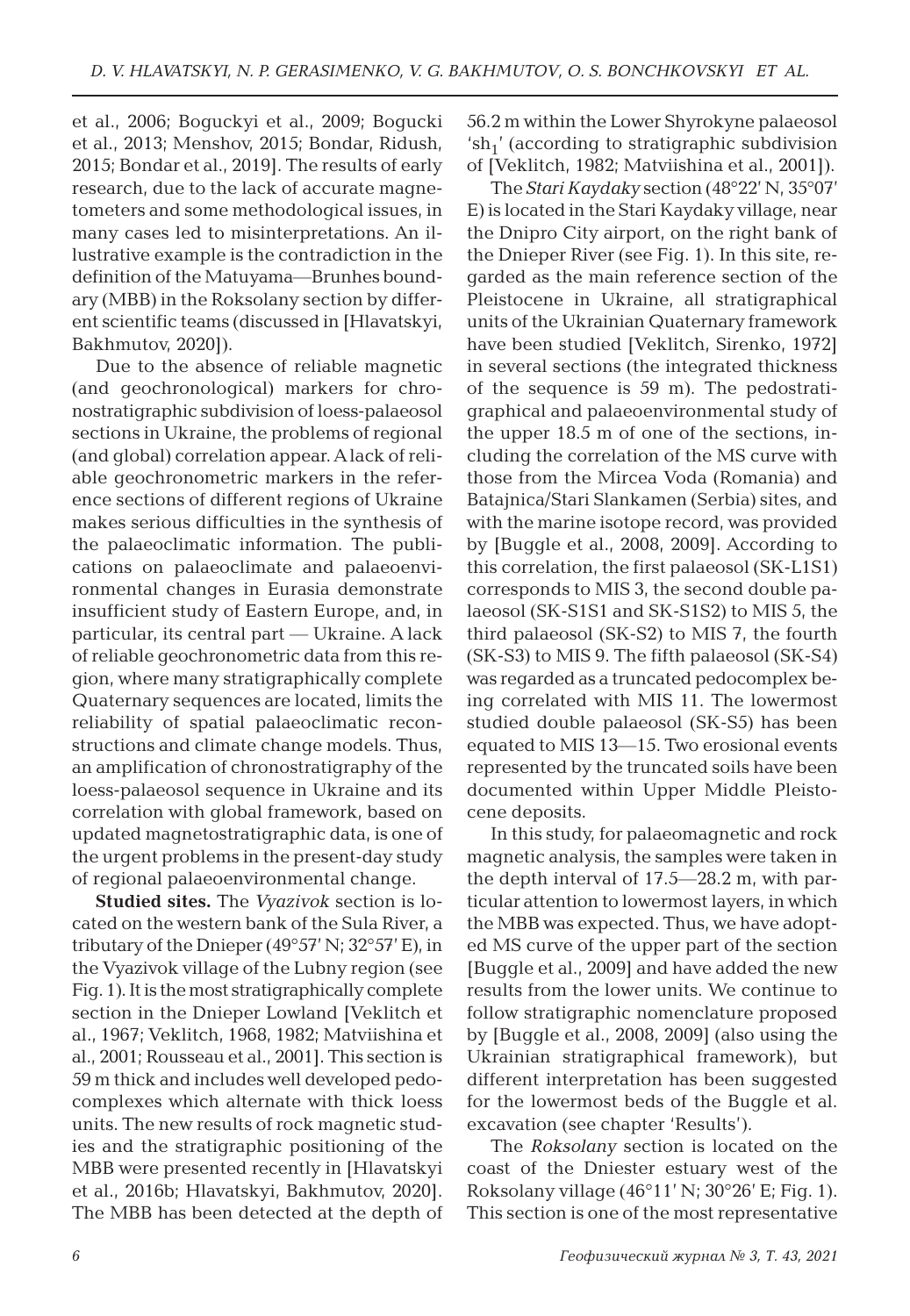exposures of the Pleistocene loess series in the Black Sea Lowland (approximately 55 m thick). The stratigraphy of the Roksolany section and the position of the MBB was a matter of debate for a long time (for a comprehensive overview, see [Hlavatskyi, Bakhmutov, 2020]). Our initial palaeomagnetic studies of the Roksolany profile (Bakhmutov, Hlavatskyi, 2014; Bakhmutov et al., 2017; Hlavatskyi, Bakhmutov, 2019) revealed that the MBB is located at a depth of 46.6 m between two soils, which were stratified by [Gozhik et al., 1995, 2000, 2007; Bogucki et al., 2013; Łanczont, Madeyska, 2015; Nawrocki et al., 2018] as the Lubny (MIS 13—15) and Martonosha (MIS 17—19) units. A narrow zone of reversed polarity was also established at 42.0—42.5 m depth in the uppermost part of the Zavadivka soil. In our recent study [Hlavatskyi, Bakhmutov, 2020], we have proposed a new chronostratigraphic model following the Chinese loess designation system, supported by magnetic susceptibility variations, magnetostratigraphic markers, compiled existing radiocarbon and optically luminescence dates, local and regional sedimentological and palaeosol proxies. The Lubny soil, in the lower part of which the Matuyama—Brunhes reversal was detected, has been reinterpreted as the correlative of the Shyrokyne (R-S7) unit. The reversed polarity zone above, in the interpretation of [Hlavatskyi, Bakhmutov, 2020], represents Stage 17 excursion (at 670 ka), indicating the end of the Martonosha (R-S6, MIS 17) stage. For establishing the chronostratigraphy for the Roksolany section, the stratigraphy of the key locality of the loess-palaeosol sequence at Vyazivok was used as a corner stone.

**Sampling strategy and rock magnetic methods.** Field works include detailed lithological and pedostratigraphic description of outcrops, in particular, of facial changes of rocks. The representative collections of samples have been taken from the above mentioned three sections by following strategy: 1) with a sampling density of about every  $2-10$  cm  $-150$  specimens from the Stari Kaydaky section below the 17.5 m depth (taken as a pilot collection); 2) with a sampling density of about every  $2-15$  cm — from the Vyazivok section (from 6 continuous exposures) — 750 specimens; 3) with a sampling density of about every 2—15 cm — more than 800 specimens from the Roksolany section (whole section represented by 9 overlapping exposures). For palaeomagnetic measurements, standard oriented cylinders (2.2 cm in length and 2.5 cm in diameter) and cubes (2.0 cm side) were cut while for rock magnetic experiments non-oriented specimens (each weighing about 10—15 g) were taking more densely. In addition, for each section the sampling has been made 1) for palaeopedological study  $(50 g)$  — from each lithological type of rocks and genetic horizons of palaeosols; 2) for pollen study  $(200 g)$  — with interval of every 10 cm and 10 cm in depth from the excavation wall.

The enviromagnetic parameters commonly accepted in rock magnetic investigations of the loess-soil deposits [Evans, Heller, 2003; Matasova, Kazansky, 2004], and used in our study, are given in Table 1. The analysis of these parameters allows to determine: mineralogical and granulometric changes in rocks associated with different sources of aeolian material, chemical and biogenic processes; concentration, size and domain state of magnetic grains in rocks, origin of the magnetization of rocks (terrigenous, chemogenic, biogenic magnetic minerals); type of recording of magnetic susceptibility in different provinces of pedosedimentogenesis; directions of palaeowinds; identification of magnetic minerals and carriers of normal remanent magnetization (NRM). The latter is a necessary component of palaeomagnetic studies; the directions of the NRM components allow specifying magnetostratigraphic markers and performing independent correlation and dating of the loess-palaeosol sequences.

Measurements of magnetic parameters, their ratios and plots are performed according to commonly accepted methods represented by [Butler, 1992; Evans, Heller, 2003].

In this study, specimens were thermally demagnetized using a MMTD 80 furnace up to 270—300 °C. Specimens from the SK-S6S3 and SK-S7S1 soil units at Stari Kaydaky have been thermally demagnetized up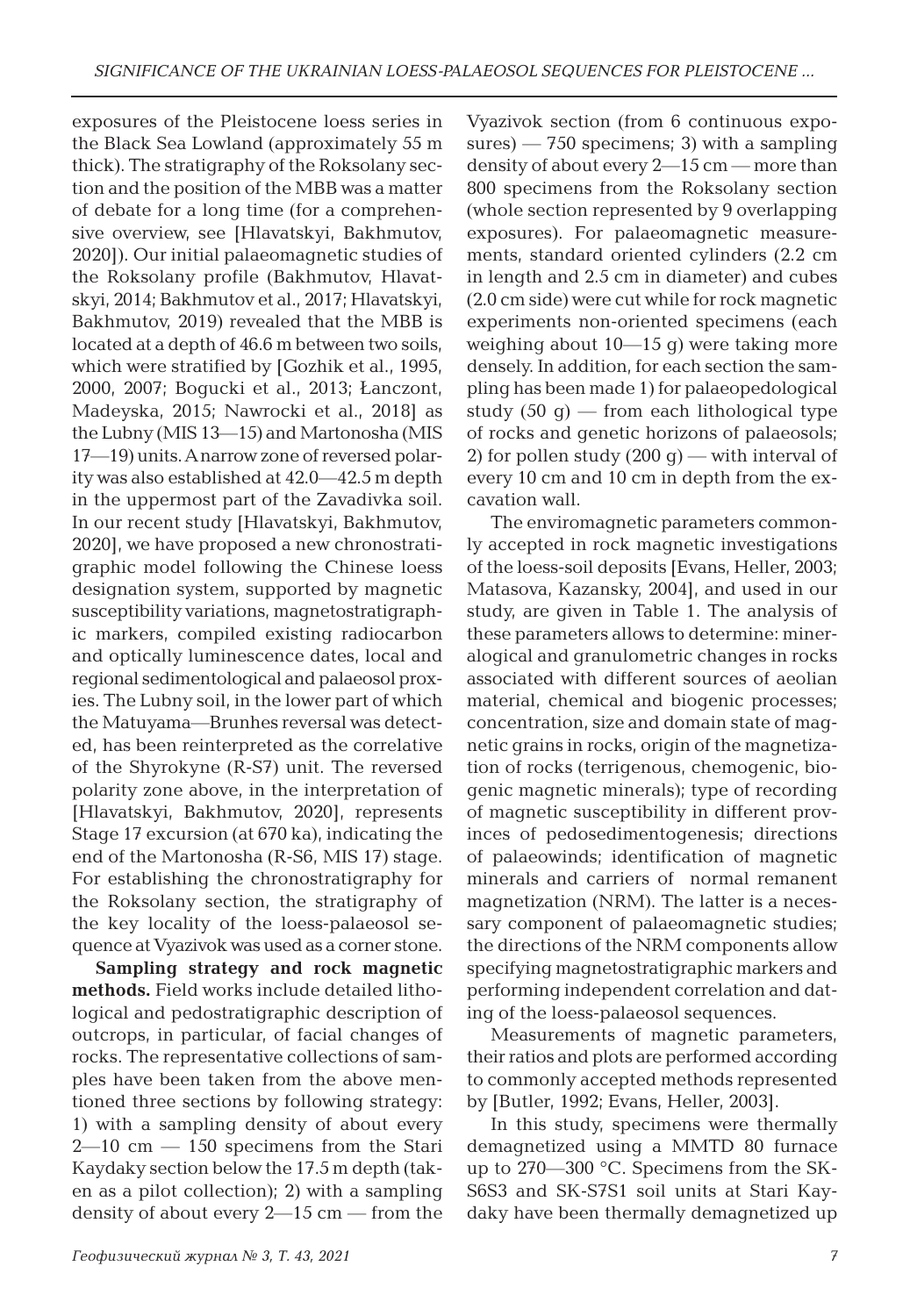to 500 °C. The residual field in the furnace was less 10 nT. After each heating step, bulk susceptibility  $(\kappa)$  at room temperature was

measured to monitor possible mineralogical changes. Duplicate specimens were subjected to alternating field (AF) demagnetization

|  | Table 1. Common rock magnetic parameters and their bivariate ratios |  |  |  |
|--|---------------------------------------------------------------------|--|--|--|
|--|---------------------------------------------------------------------|--|--|--|

| <b>Symbol</b>                                                                                                                                                                                                                                                                                                                                     | <b>Magnetic</b><br>quantities | Description                                                                                                                            |  |  |
|---------------------------------------------------------------------------------------------------------------------------------------------------------------------------------------------------------------------------------------------------------------------------------------------------------------------------------------------------|-------------------------------|----------------------------------------------------------------------------------------------------------------------------------------|--|--|
| Group 1. Represents the concentration of magnetic minerals<br>(concentration-sensitive or concentration-dependent)                                                                                                                                                                                                                                |                               |                                                                                                                                        |  |  |
| κ                                                                                                                                                                                                                                                                                                                                                 | $10^{-6}$ SI                  | Volume magnetic susceptibility (dimensionless): subject to a small<br>amount of superparamagnetic (SP) particles                       |  |  |
| χ                                                                                                                                                                                                                                                                                                                                                 | $m^3/kg$                      | Mass-specific magnetic susceptibility                                                                                                  |  |  |
| $\chi$ <sub>ferri</sub>                                                                                                                                                                                                                                                                                                                           | $m^3/kg$                      | Ferrimagnetic susceptibility                                                                                                           |  |  |
| $M_s$ or $M_s$                                                                                                                                                                                                                                                                                                                                    | $Am^2/kg$                     | Saturation magnetization (mass normalized)                                                                                             |  |  |
| $M_{rs}$ or $J_{rs}$                                                                                                                                                                                                                                                                                                                              | $Am^2/kg$                     | Saturation remanent magnetization (SIRM)                                                                                               |  |  |
| $M_i$ or $J_i$                                                                                                                                                                                                                                                                                                                                    | $Am^2/kg$                     | Isothermal remanent magnetization (IRM)                                                                                                |  |  |
| $M_{ri}$ or $J_{ri}$                                                                                                                                                                                                                                                                                                                              | $Am^2/kg$                     | Anhysteretic remanent magnetization (ARM): subject to a small amount<br>of single domain particles                                     |  |  |
| $M_n$ or $J_n$                                                                                                                                                                                                                                                                                                                                    | mA/m                          | Natural remanent magnetization (NRM): subject to the constant compo-<br>sition of the magnetic fraction                                |  |  |
| Group 2. Composition of the magnetic fraction (relative content in the magnetic fraction)                                                                                                                                                                                                                                                         |                               |                                                                                                                                        |  |  |
| Q-ratio                                                                                                                                                                                                                                                                                                                                           |                               | Koenigsberger ratio                                                                                                                    |  |  |
| S-ratio                                                                                                                                                                                                                                                                                                                                           |                               | Relative amounts of high coercivity («hard», like magnetite/maghemite)<br>to low coercivity («soft», like goethite/hematite) remanence |  |  |
| $H_s$                                                                                                                                                                                                                                                                                                                                             | mT                            | Saturation field or field, in which 90 %                                                                                               |  |  |
|                                                                                                                                                                                                                                                                                                                                                   |                               | of the saturation magnetization is acquired                                                                                            |  |  |
| $B_c$ or $H_c$                                                                                                                                                                                                                                                                                                                                    | mT                            | Coercive force                                                                                                                         |  |  |
| $B_{cr}$ or $H_{cr}$                                                                                                                                                                                                                                                                                                                              | mT                            | Remanence coercivity                                                                                                                   |  |  |
| Curie temperatures $T_c$ (by $\chi$ (T), M <sub>s</sub> (T)); unblocking temperatures $T_{ub}$ , (by SIRM (T), NRM (T)); median de-<br>structive AF field MDF (by AF demagnetization of remanent magnetization NRM, SIRM, ARM), residual<br>magnetization after maximum demagnetization $M/M_{max}$ ; hard isothermal remanent magnetization HIRM |                               |                                                                                                                                        |  |  |
| Group 3. Particle size of magnetic minerals and the associated domain state of ferromagnetic<br>(structurally sensitive)                                                                                                                                                                                                                          |                               |                                                                                                                                        |  |  |
| FD%-ratio                                                                                                                                                                                                                                                                                                                                         |                               | Frequency-dependent factor; FD% = $100 \times (\chi_{\text{lf}} - \chi_{\text{hf}})/\chi_{\text{lf}}$                                  |  |  |
| $M_{ri}$ or $J_{ri}$                                                                                                                                                                                                                                                                                                                              | $Am^2/kg$                     | Anhysteretic remanent magnetization (ARM): subject to a small amount<br>of single domain particles                                     |  |  |
| Ratios x/SIRM, x/ARM, SIRM/ARM (proportional to the grain size); bivariate plots of hysteresis parameters<br>$M_{rs}/M_{s}$ , $B_{cr}/B_{c}$                                                                                                                                                                                                      |                               |                                                                                                                                        |  |  |
| Group 4. Anisotropy of magnetic susceptibility (AMS; quantitative parameters)                                                                                                                                                                                                                                                                     |                               |                                                                                                                                        |  |  |
| L                                                                                                                                                                                                                                                                                                                                                 |                               | Degree of magnetic lineation                                                                                                           |  |  |
| F                                                                                                                                                                                                                                                                                                                                                 |                               | Degree of magnetic foliation                                                                                                           |  |  |
| $\mathbf{P}$                                                                                                                                                                                                                                                                                                                                      |                               | Degree of anisotropy                                                                                                                   |  |  |
| T                                                                                                                                                                                                                                                                                                                                                 |                               | Shape parameter of AMS ellipsoid                                                                                                       |  |  |
| Directions of maximum $(K_1)$ , intermediate $(K_2)$ , and minimum $(K_3)$ axis of AMS ellipsoid                                                                                                                                                                                                                                                  |                               |                                                                                                                                        |  |  |
| Group 5. Represents the contribution of paramagnetic minerals to magnetic properties<br>(by minor concentrations of ferromagnetic, such a contribution can be significant)                                                                                                                                                                        |                               |                                                                                                                                        |  |  |
| $M_{\text{max}}$ or $J_{\text{max}}$                                                                                                                                                                                                                                                                                                              | mA/m                          | Maximum of magnetization (by 1.5 T)                                                                                                    |  |  |
| $M_{\text{par}}$ or $J_{\text{par}}$                                                                                                                                                                                                                                                                                                              | mA/m                          | Magnetization of paramagnetic minerals $(M_{max}-M_s)$                                                                                 |  |  |
| $\chi_{\text{par}}$                                                                                                                                                                                                                                                                                                                               | $m^3/kg$                      | Paramagnetic susceptibility                                                                                                            |  |  |
| $\chi_{sp}$                                                                                                                                                                                                                                                                                                                                       | $m^3/kg$                      | Superparamagnetic susceptibility                                                                                                       |  |  |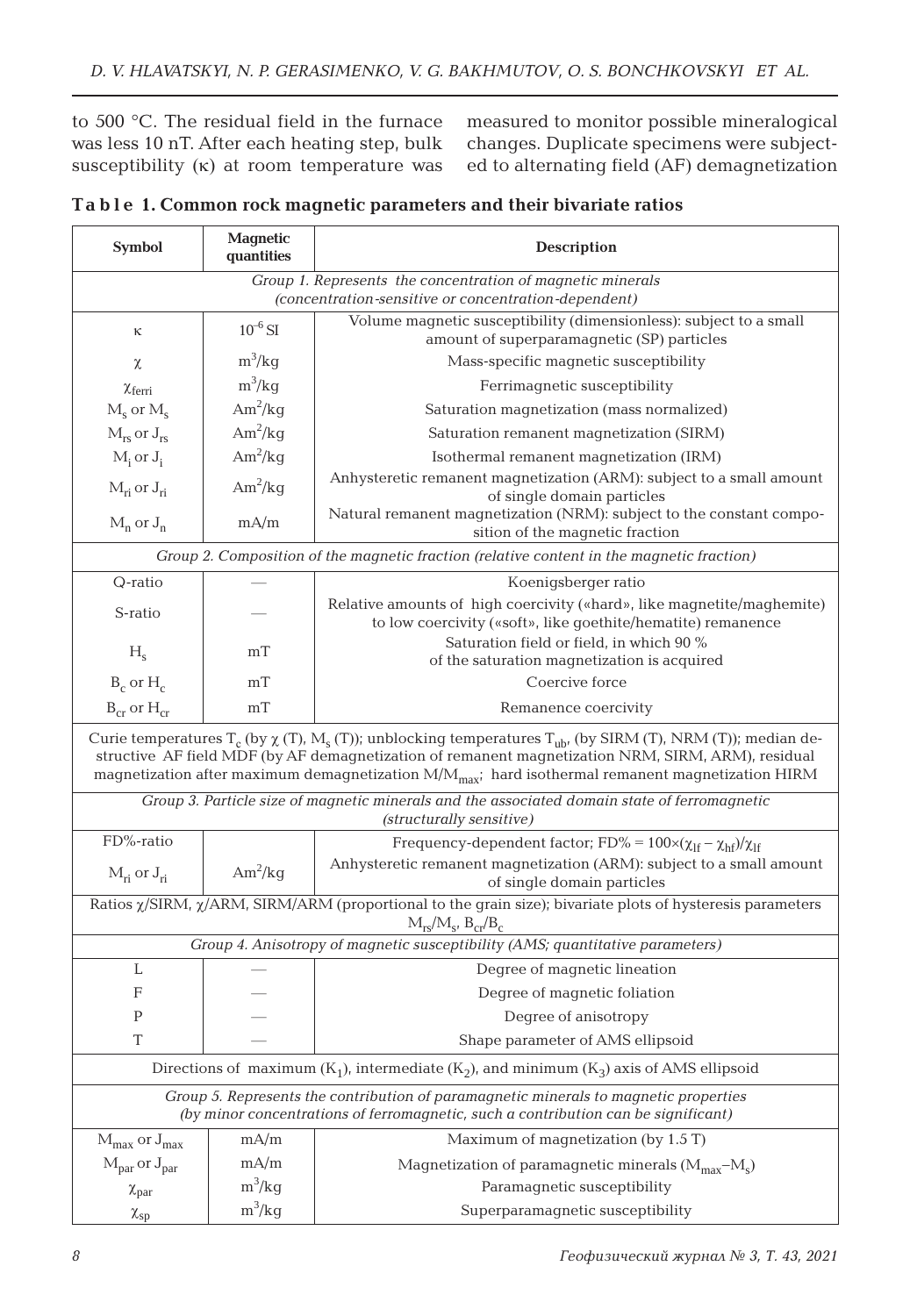with steps 5—20 mT up to 60—100 mT using a LDA-3A demagnetizer. Remanent magnetization of specimens was measured by JR-6 spinner magnetometer. Measurements of mass-specific magnetic susceptibility  $(\chi)$  were carried out using by MFK1-FB Kappabridge. The equipment is placed in a non-magnetic room MMLFC, which eliminates the effect of remagnetization of samples by viscosity. The data (multicomponent analysis of NRM and separation of characteristic (ChRM) components) were proceeded by Remasoft 3.0 software [Chadima, Hrouda, 2006].

Palaeopedological descriptions and interpretations in the new excavations at Vyazivok and Stari Kaydaky followed the methodology by [Veklitch et al., 1979; Gerasimenko, 2020]. Individual palaeosols were described within pedocomplexes, and if the welded soils occurred in a studied section, additional excavations were entertained in order to trace a palaeopedocatena and to reveal the well-developed pedocomplex of the corresponding soil unit. To define soil types of palaeosols, the following features of them have been studied: genetic soil horizons, color, thickness, grain-size characteristics, soil structure, forms of carbonate calcium, iron and manganese (if available), biological elements of a profile, types of soil boundaries, palaeocryogenic forms. The primary and secondary (diagenetic) features were distinguished.

Pollen samples were taken each 5—10 cm from the Upper Pleistocene deposits at Vyazivok and from each soil genetic horizon from the Upper and Middle Pleistocene deposits at Stari Kaydaky. The sample processing has followed the technique [Malyasova, Spiridonova, 1989] which includes boiling of a 100 g sample in 10 % solution of HCl in order to remove carbonates, in 25 % solution of sodium pyrophosphate in order to remove clay fraction. Then the secondary carbonates have been removed by boiling in 10 % solution of HCl again, and organic matter was dissolved in 10 % solution of KOH. All steps were separated by decanting of a sample in distilled water to the neutral reaction of a solution. The next step was a separation in heavy liquid (CdI<sub>2</sub> and KI) of specific gravity

**Results and interpretation.** The results from the Vyazivok and Roksolany sections were published (or partly published) earlier [Matviishina et al., 2001; Rousseau et al., 2001; Gerasimenko, Matvijishyna, 2007; Haesaerts et al., 2016; Hlavatskyi, Bakhmutov, 2020]. Here, we provide the results of the new pedostratigraphical and rock magnetic studies of the lower part of the excavation at Stari Kaydaky which upper part was described in [Buggle et al., 2008, 2009].

*Litho- and pedostratigraphy***.** In order to make connection between the upper and lower sequences at the Stari Kaydaky site, the short description of the Upper Pleistocene and the Upper Middle Pleistocene pedocomplexes are given, as well as their correlation with the Middle Danube loess nomenclature [Buggle et al., 2008, 2009].

The uppermost palaeosol is related to Vytachiv unit ('vt') and correlated with SK-L1S1 (MIS 3). In the southern wall of the excavation it is a welded soil but in its western wall, Vytachiv pedocomplex consists of two thin Calcaric Cambisols, light-brown, enriched in coarse silt, non-compacted, without welldeveloped structure, with pure white farinaceous-carbonate horizon in the subsoils. These soils are separated by a thin loess bed  $('vt<sub>2</sub>')$  and underlain by a thin Uday loess ('ud'/SK-L1L2, MIS 4).

Below, there is a thick pedocomplex consisting of three palaeosols. From the top to bottom, they are two Chernozems and a thick Luvisol. The Chernozems are dark-grey, enriched in fine silt, slightly compacted, crumbly, primarily leached from carbonates, and they are separated by a thin loess-like bed. The similar bed separates the lower Chernozem from the Luvisol. The latter has a very distinct differentiation of the soil profile into grey A horizon, pure white loose E horizon, and bright-brown Bt horizon, strongly compacted clayey silt, with blocky-prismatic structure, and a sharp boundary with the underlying thick loess. This pedocomplex has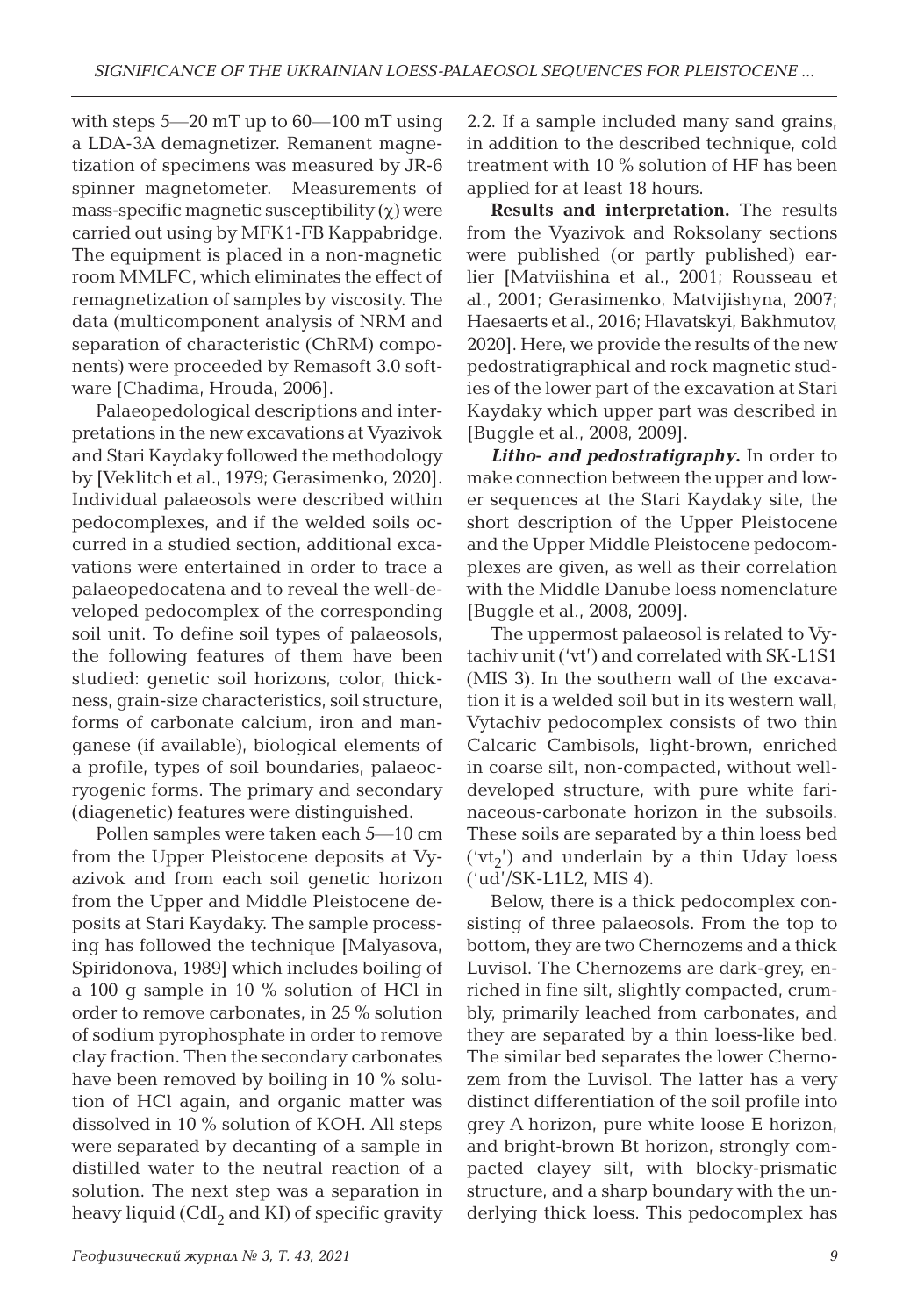all typical features of the Pryluky—Kaydaky palaeosol succession ('pl—kd') which is correlated with MIS 5 [Rousseau et al., 2001; Gerasimenko, 2001; Haesaerts et al., 2016]. At this excavation, the Pryluky Chernozem has been correlated with SK-S1S1 (MIS 5a—c) and Kaydaky Luvisol with SK-S1S2 (MIS 5e) [Buggle et al., 2008, 2009]. The underlying typical loess, composed by coarse silt — the Dnipro loess ('dn'/SK-L2, MIS 6) — reaches 5 m in thickness in the southern wall.

The Potyagaylivka pedocomplex ('pt') is partly eroded from the top. The two upper soils are truncated, and only the lower soil is represented by a Cambisol, with well differentiated soil profile (dark-grey A horizon and bright-brown B horizon, both clayey silty, crumbly-prismatic, with distinct biological boundaries). This pedocomplex is correlated with MIS 7, the individual soils with SK-S2S1, SK-S2S2 and SK-S2S3, respectively [Buggle et al., 2008, 2009]. The underlying thin palebrown loess-like bed (SK-L3, MIS 8) separates SK-S2 from the SK-S3 pedocomplex. Cryogenic fissures, connected with a cold climate of MIS 8, strongly disturbed the Upper Zavadivka pedocomplex  $({\rm zv_3'})$ .

The Upper Zavadivka soil succession (SK-S3) consists of the well developed pedocomplex from Chernozem ' $zv_{3b2}$ ' (SK-S3S1) and Greyzemic Luvisol ' $zv_{3b1}$ ' (SK-S3S2), and from a thin Luvic Cambisol ' $zv_{3a}$ ' (SK-S3S3), separated from the pedocomplex by a thin loess bed. All palaeosols are compacted (particularly Bth and Bt horizons of Greyzemic Luvisol) and composed by clayey silt. The Chernozem is dark-grey, with multiple krotovinas and frost fissures from above, both filled with loess; the transition downward is gradual. The Bth and Bt horizons of Greyzemic Luvisol are darkbrown and brown, respectively, with strong blocky-prismatic structure, with glossy clay cutans on the ped surfaces; transition downward is gradual. The Luvic Cambisol  $2v_{3a}$ ' might be truncated, as its upper boundary is rather sharp. Then only the reddish-brown Bw horizon of this soil is present in the section. This subunit has been formerly considered as the truncated Lower Zavadivka  $('zv<sub>1</sub>'/SK-$ S4, MIS 11) [Buggle et al., 2008, 2009]. It is underlain by a thin loess, related to the 'zv<sub>2</sub>' unit (SK-L4, MIS 10). In palaeodepressions, the 'zv<sub>3b2</sub>' Chernozem is overlain by a thin bed of dark-brown pedosediments ' $zv_{3c}$ ', with many carbonate rootlets and sharp erosional boundaries.

Below in the section, there is a thick soil unit of a complex structure (now preliminarily regarded as Lower Zavadivka, SK-S4). It includes (from the top to bottom): a weakly developed Haplic Phaeozem ' $zv_{1c}$ ' (SK-S4S1), underlain by a thin loess-like bed, two thick Colluvic Luvisols (' $\frac{\text{ZV}_{1b2}}{\text{ZV}_{1b1}}$ '/SK-S4S2 and ' $\frac{\text{ZV}_{1b1}}{\text{ZV}_{1b1}}$ '/ SK-S4S3), separated by a thin non-soil bed, filled with white carbonates, and underlain by a thin loess-like bed, and a very thin Cambisol 'zv<sub>1a</sub>' (SK-S4S4). The Haplic Phaeozem has a dark-grey A horizon, pale AB horizon, and light-brown B horizon. The soil contains much less clay particles than the overlying and underlying soils. It has less compacted material (with crumbly structure) and gradual boundaries; primarily it was leached from carbonates. The two Colluvic Luvisols have reddish-brown colour, particularly bright in the lower soil. They are enriched in clay fractions but do not have a distinct structure (probably because of some input of colluvial silt material). The upper soil was primarily leached from carbonates — many soft carbonate nodules, representing the Ck horizon of the 'zv<sub>1b2</sub>' soil, occur in the material of the soil ' $zv_{1b1}$ ' and in the underlying loess-like loam. The Phaeozem 'zv<sub>1c</sub>' and the very top of the 'zv<sub>1b2</sub>' soil were formerly regarded as the Lubny unit (SK-S5, MIS 13—15) [Buggle et al., 2008, 2009]. Luvisols are typical for Lower Zavadivka in the northern part of Ukraine, whereas Chromic Luvisols are characteristic of this unit in the southern part of Ukraine.

Below the loess-like bed (SK-L5, Tyligul unit?), underlying the described pedocomplex, there is a soil unit (SK-S5), consisting of two pedocomplexes, with completely different types of palaeosols than in SK-S4. Its upper pedocomplex includes a Chernozem (SK-S5S1), dark brownish-grey, clayey, compacted, crumbly-prismatic, leached from carbonates, with several krotovinas, filled with loess, and with gradual boundaries. The lower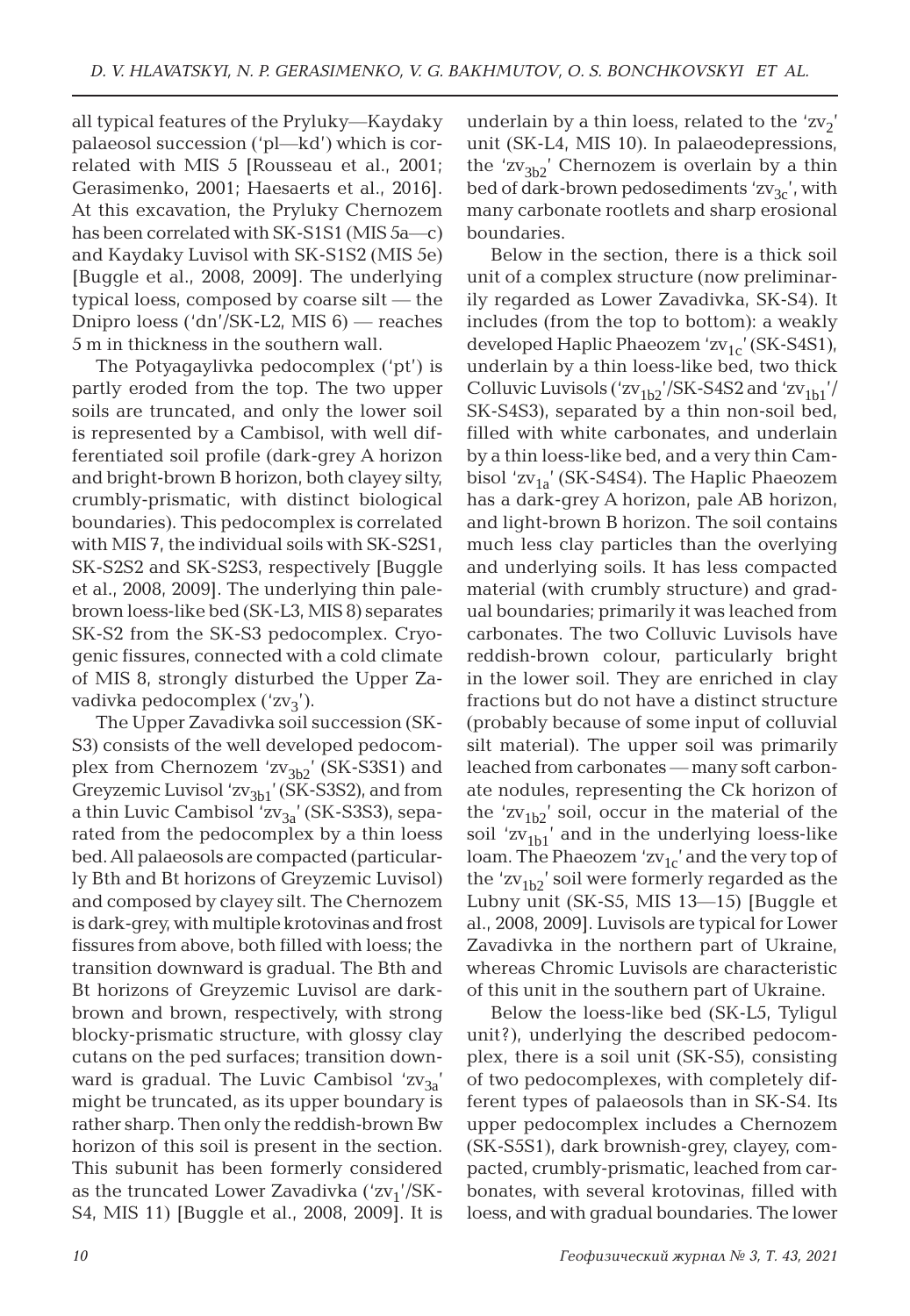soil is a Luvisol (SK-S5S2) with such genetic horizons: A/E — brown, contain less clay particles than the overlying Chernozem; E whitish, sandy silt, enriched in  $SiO<sub>2</sub>$ , slightly gleyed, with a sharp lower boundary; Bt bright-brown, sandy clayey, blocky-prismatic, with the gradual lower boundary. The soil succession in the lower pedocomplex (Fig. 2) is similar. The upper soil is clayey Chernozem (SK-S5S3), brownish-grey, compacted, blocky. The lower soil is a Luvisol (SK-S5S4) with such genetic horizons: A — dark-brown, clayey silt, with an admixture of  $SiO<sub>2</sub>$  and a sharp lower boundary; E — whitish sandy silt, greatly enriched in  $SiO<sub>2</sub>$ ; E-Bt — light-brown, with whitish spots of  $SiO<sub>2</sub>$  and small silicified nodules of  $CaCO<sub>3</sub>$  (Ck horizon of the overlying soil); Bt — brown, clayey, compacted, prismatic, the lower boundary is sharp. Clayey Chernozems and Luvisols occur both in Lubny ('lb') and Upper Shyrokyne (' $\sh_3$ ') units, but the lower pedocomplex is not enough clayey for the Shyrokyne unit, and Luvisols with such differentiated genetic profile and with abundance of  $SiO<sub>2</sub>$  are also not typical (even in palaeodepressions) for the Upper Shyrokyne pedocomplex.

On the contrary, the upper palaeosol (SK-S6S1) of the underlying soil unit (SK-S6; Fig. 2) is most enriched in clay fraction, has bright reddish-brown colour and prismatic structure, with glossy coatings on ped surfaces. The middle soil (SK-S6S2) of this pedocomplex preserves its A horizon — darkgrey, clayey, with punctuation of manganese hydroxides and secondary carbonates, with the distinct transition to the Btw horizon. The latter is dark-brown, clayey, prismatic, glossy, with manganese and secondary carbonate punctuations. The Bt horizon of the soil is lighter, bright-brown, prismatic, with manganese punctuation, the transition downward is distinct. A very thin bed of loess-like clay separate the SK-S6S2 soil from the lowermost soil of this pedocomplex. The latter (SK-S6S3) includes A horizon (dark-brown, with manganese punctuation) and Btw horizon (light-brown, prismatic, with abundant manganese punctuation); the lower boundary is sharp. The two upper soils of the SK-S6

pedocomplex are very similar to the Mediterranean red-brown soils, which are described as Chromic Cambisols in the mountainous areas of the Mediterranean, but in the accumulative plains, they must be much thicker than common Cambisols. The lowermost soil is a Chromic Luvisol with E(gl) and Bt horizons. Its development indicates a greater atmospheric and underground moisture during its formation as compared with the overlying palaeosol. The soil types and soil succession of the pedocomplex has a typical feature of the Martonosha ('mr') unit.



Fig. 2. Field photograph of the lowermost units of the exposure studied at the Stari Kaydaky site.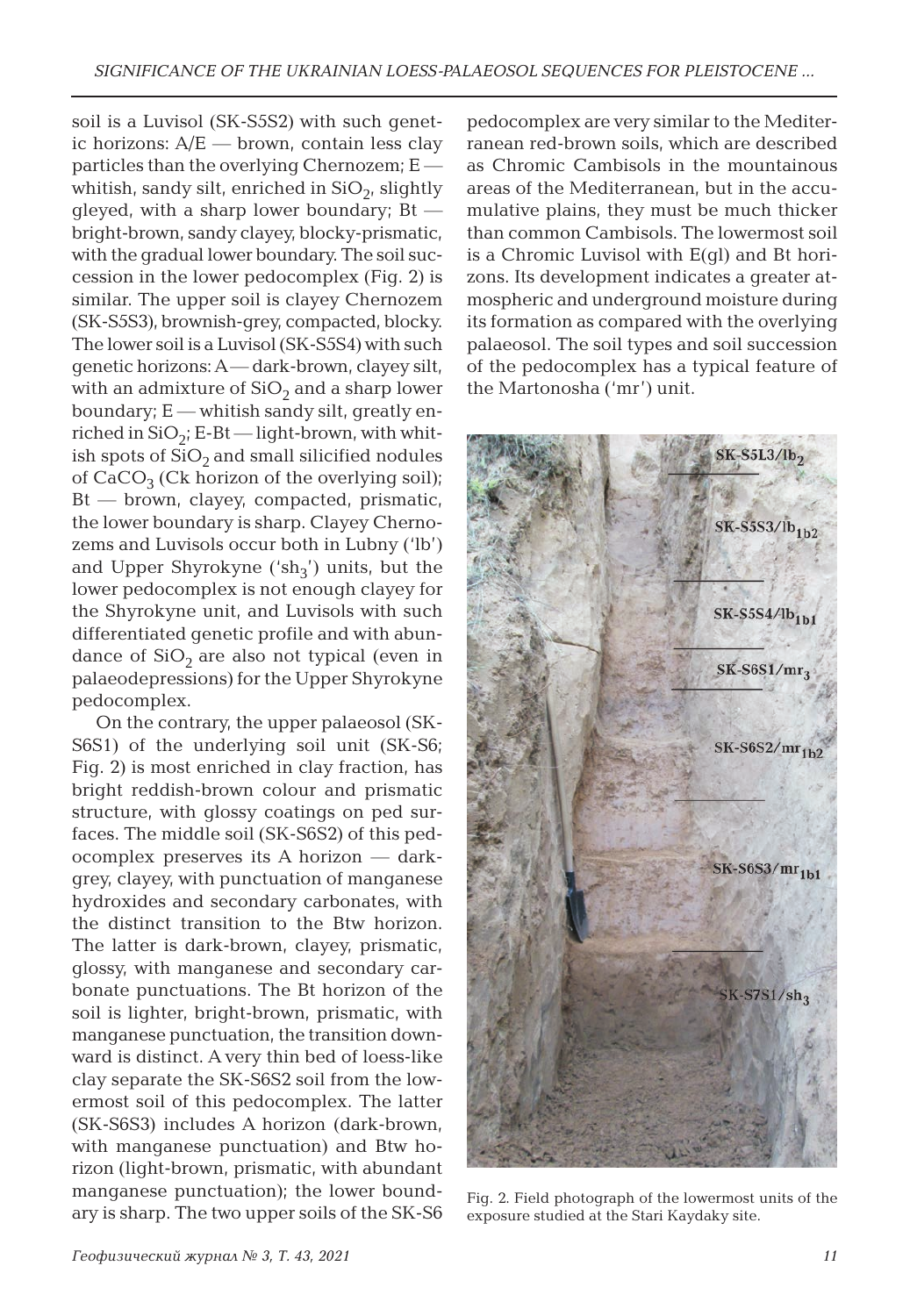The lowermost soil in the section (preliminarily designated as SK-S7S1; Fig. 2) is a Vertisol, which A horizon is exposed — darkbrown, very clayey, the most compacted, has great prismatic peds with slick sides features. Vertisols are most typical for the Shyrokyne unit in Ukraine.

*Pollen***.** The pollen data from the Stari Kaydaky site will be completely presented in the next paper but here we can mention that the Vytachiv soil was formed under boreal steppe environments, whereas the Pryluky Chernozems under south-boreal steppe (few broadleaved trees grew in gullies), and the humus horizon of the Kaydaky soil under the subboreal forest-steppe. The lessivage processes in the Kaydaky times developed under the broad-leaved woodlands. Pollen succession from the larger part of the Luvisol resembles that of the Last Interglacial, with first appearance of elm and oak, then lime and hazel, and, finally, hornbeam. The lower Potyagaylivka soil was formed under forest-steppe of subboreal climate, which was less humid than at Kaydaky times. The Upper Zavadivka Chernozem is a product of steppe vegetation of subboreal climate (broad-leaved trees in gullies), whereas both Luvisols of this unit developed under broad-leaved woodlands. The Greyzemic Phaeozem of the Lower Zavadivka unit was formed under subboreal mesophytic steppe (few broad-leaved trees in gullies), and the upper Colluvic Luvisol under a sparse broad-leaved woodland (the warmth-loving walnut occurred at this time).

*Magnetic susceptibility.* The variations in the low-frequency magnetic susceptibility  $(\chi_{\text{If}})$  values for the composite section are shown in Fig. 3. The changes are highly consistent with the alternation between loess and palaeosol units, with enhanced values in palaeosols, and generally reduced values in loess units. The  $\chi_{\text{lf}}$  values in loess range from 7 to  $15\times10^{-8}$  m<sup>3</sup>/kg. SK-S2, SK-S3 and SK-S4 palaeosols are significantly magnetically enhanced (up to  $70\times10^{-8}$  m<sup>3</sup>/kg) relative to other soils, due to strong pedogenesis. Two samples from well-developed rubified SK-S4 pedocomplex have higher values: 85 and  $96\times10^{-8}$  m<sup>3</sup>/kg. Measurements of other rock magnetic parameters are currently in progress.

The good correspondence of the MS curve with changes in the marine  $\delta^{18}O$  signal (see Fig. 3), provides a strong evidence for correlating the Pryluky—Kaydaky (SK-S1) pedocomplex at Stari Kaydaky to MIS 5 [Buggle et al., 2008, 2009], as well as that in the Vyazivok section [Rousseau et al., 2001; Hlavatskyi, Bakhmutov, 2020]. The correlation between MS curve of lower palaeosol units and the marine isotope record is rather speculative (see Fig. 3).

The background magnetic susceptibility in the Stari Kaydaky section is similar to that of the Roksolany and Vyazivok sections  $(5$ —10)×10<sup>-8</sup> m<sup>3</sup>/kg (Fig. 4), but is much lower compared to that in the Danube (2—5 times) and Chinese (4—10 times) sequences. This difference indicates a contribution from different dust sources in Ukrainian, Danube and Chinese loess archives.

*Magnetostratigraphy.* For now, 90 specimens were palaeomagnetically investigated: 48 specimens in the depth interval of 21.5 to 28.2 m were subjected to thermal demagnetization (up to  $300-500$  °C); and  $42$  specimens in the depth interval of 17.5 to 25.1 m were subjected to stepwise AF demagnetization (up to 60—80 mT). Secondary viscous magnetization parallel to the present-day field, or acquired during storage, was removed by heating samples to 240—270 °C. The ChRM components for most samples separated between 240 °C and 500 °C (Fig. 5, *a*), and retain a relatively stable direction up to 500 °C. These stable high temperature components decay with increasing temperature toward the origin along nearly the same trajectory as the medium temperature components (e.g., Fig. 5,  $\alpha$ ). All samples between 270 and 500 °C, including those from the lowermost part of the SK-S7S1 soil subunit (' $\text{sh}_3$ '), show entirely a normal polarity.

In most specimens after stepwise AF demagnetization, a high-coercitivity component was totally removed only by 60—80 mT field (Fig. 5, *b*), indicating that hematite is the main ChRM carrier in these samples. The ChRM components also demonstrate the stable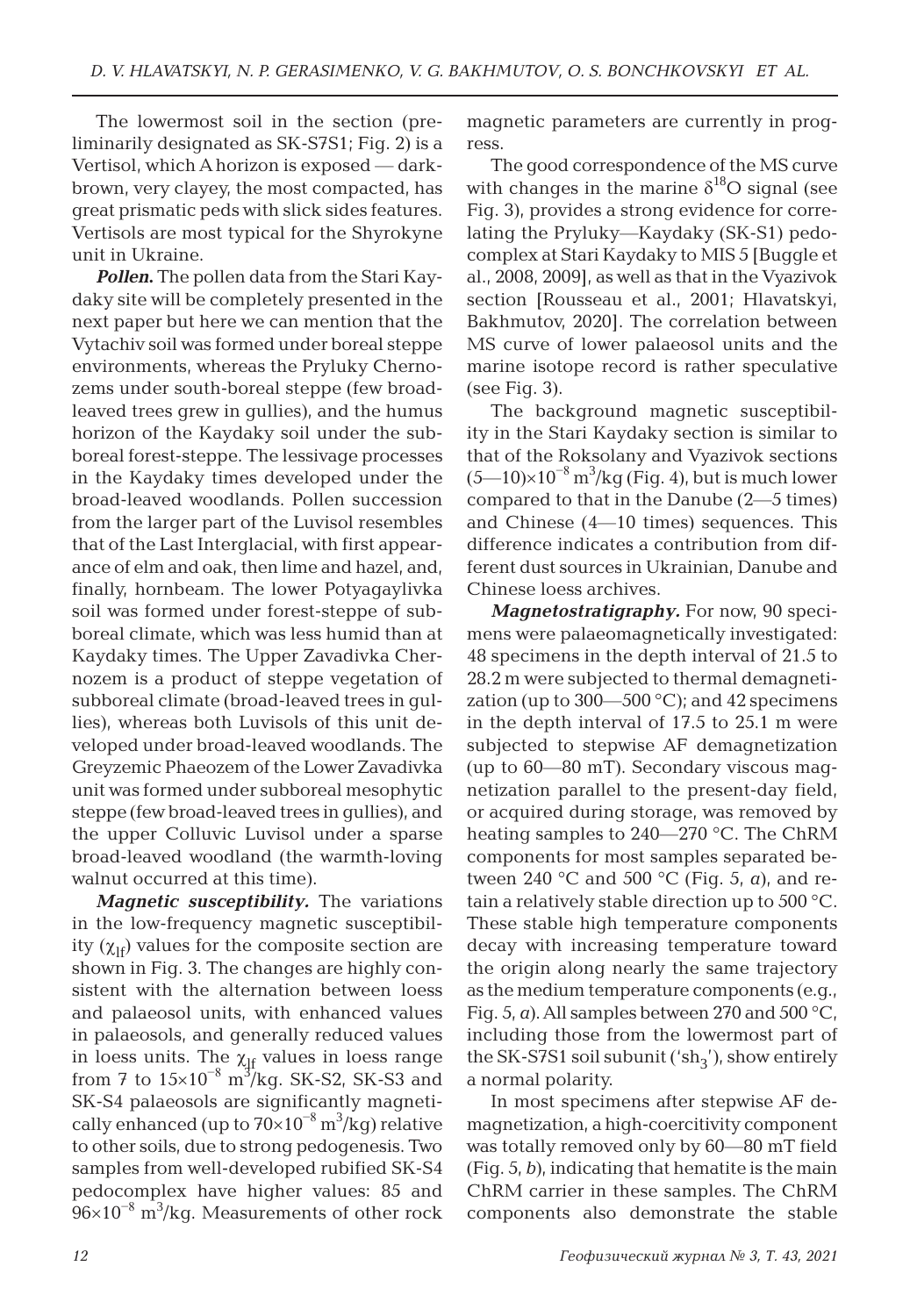trajectory towards the origin, indicating the normal polarity of all specimens collected from the SK-S6S2 to SK-S4 unit. However, additional AF demagnetization investigation of the lowermost part of the profile (in 25.1—28.2 m depth range) is required, and it will be presented in further submissions.

Thus, our palaeomagnetic data indicates that the entire studied part of the section formed during the Brunhes chron, i.e. younger than 780 ka.

**Discussion.** Fig. 4 presents the correlation of the master Ukrainian loess-palaeosol sequences based on the geochronology of the



Fig. 3. Revised litho- and pedostratigraphy, magnetic susceptibility ( $\chi$ <sup>If</sup>) curve (in the depth interval of 0–17 m adopted from [Buggle et al., 2009]), preliminary correlation with the benthic  $\delta^{18}$ O record from ODP site 677 [Shackleton et al., 1990] with reference to marine isotope stages (MIS) [Railsback et al., 2015], and magnetostratigraphic chart of the Stari Kaydaky section. To the left of lithological column the stratigraphic nomenclature modified from [Buggle et al., 2008, 2009] is shown, to the right stratigraphic subdivision following the labelling system of [Veklitch et al., 1993; Gerasimenko, 2004] is proposed by this study. Lithology: *1* — loess. *Soil types*: *2* — Chernozem (CH); *3* — Cambisol (CM); *4* — Calcaric Cambisol (CM-ca); *5* — Chromic Cambisol (CM-cr); *6* — Luvic Cambisol (CM-lv); *7* — Luvisol (LV); *8* — Chromic Luvisol (LV-cr); *9* — Chromic Colluvic Luvisol (LV-cr.co); *10* — Greyzemic Luvisol (LV-gz); *11* — Haplic Phaeozem (PH-ha); *12* — Vertisol (VR). *Geomagnetic polarity*: *13* — normal.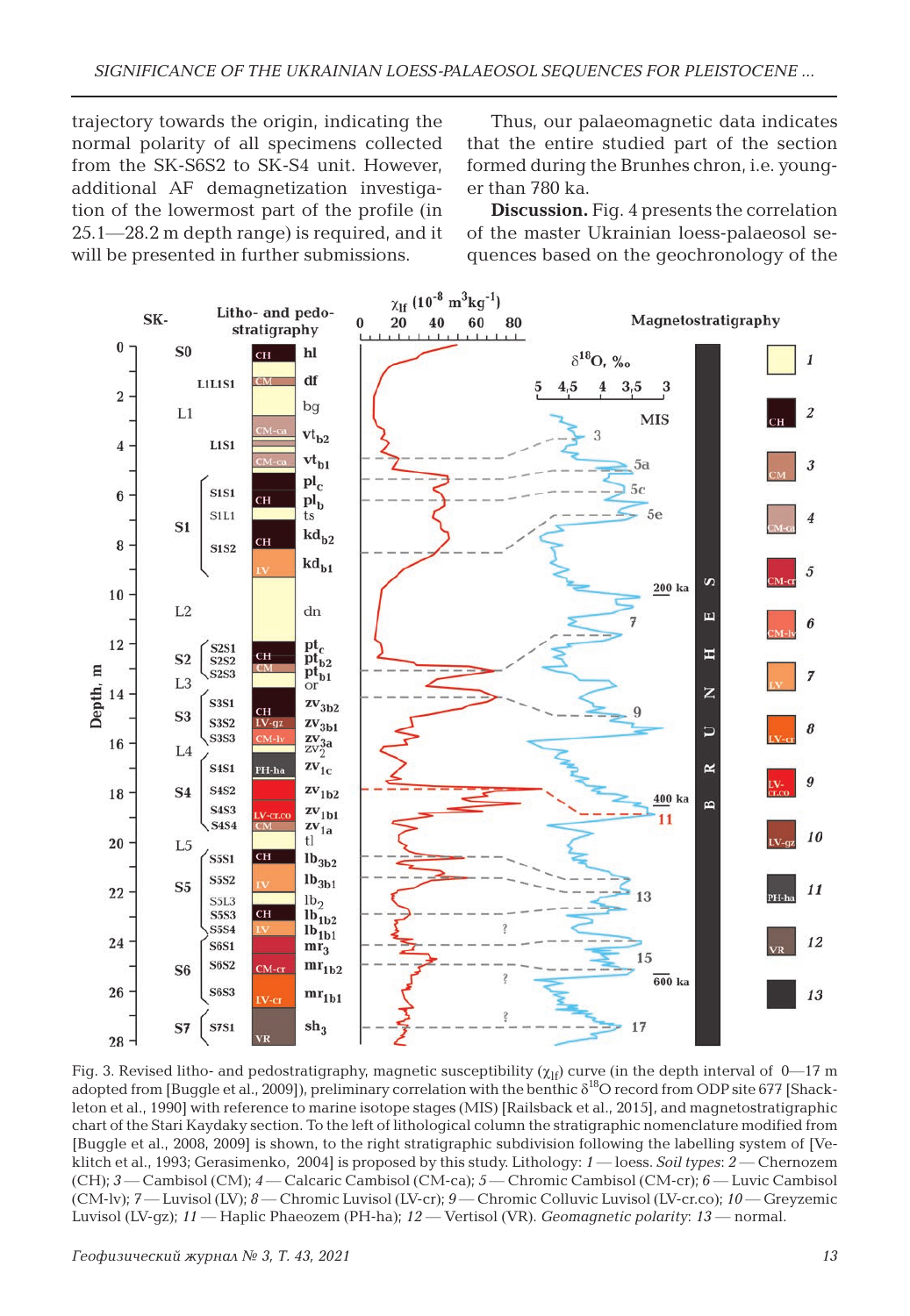Roksolany and Vyazivok sites discussed in [Hlavatskyi, Bakhmutov, 2020], and supported by new data from the Stari Kaydaky section introduced in this study. At Stari Kaydaky, the correlation of SK-S1, SK-S2 and SK-S3 palaeosols with MIS 5, MIS 7 and MIS 9, respectively, presented in [Buggle et al., 2008,

2009], is accepted in our paper. The SK-S4 palaeosol at Stari Kaydaky like its equivalents at Stari Slankamen and Batajnica sites, and in the composite profile for Vojvodina [Marković et al., 2015], was assigned to MIS 11 [Buggle et al., 2008, 2009]. According to the new Eurasian stratigraphic scheme adopted in [Sümegi et



Fig. 4. Correlation chart of the sequences studied resulting from palaeomagnetic and magnetic susceptibility records. Simplified lithology: *1* — loess and loess-like loam; *2* — palaeosol; *3* — embryonic soil; *4* — recent soil; *5* — sand; *6* — glacial till. *Geomagnetic polarity*: *7* — normal; *8* — reversed. Names of detected geomagnetic excursions are typed by bold italic font.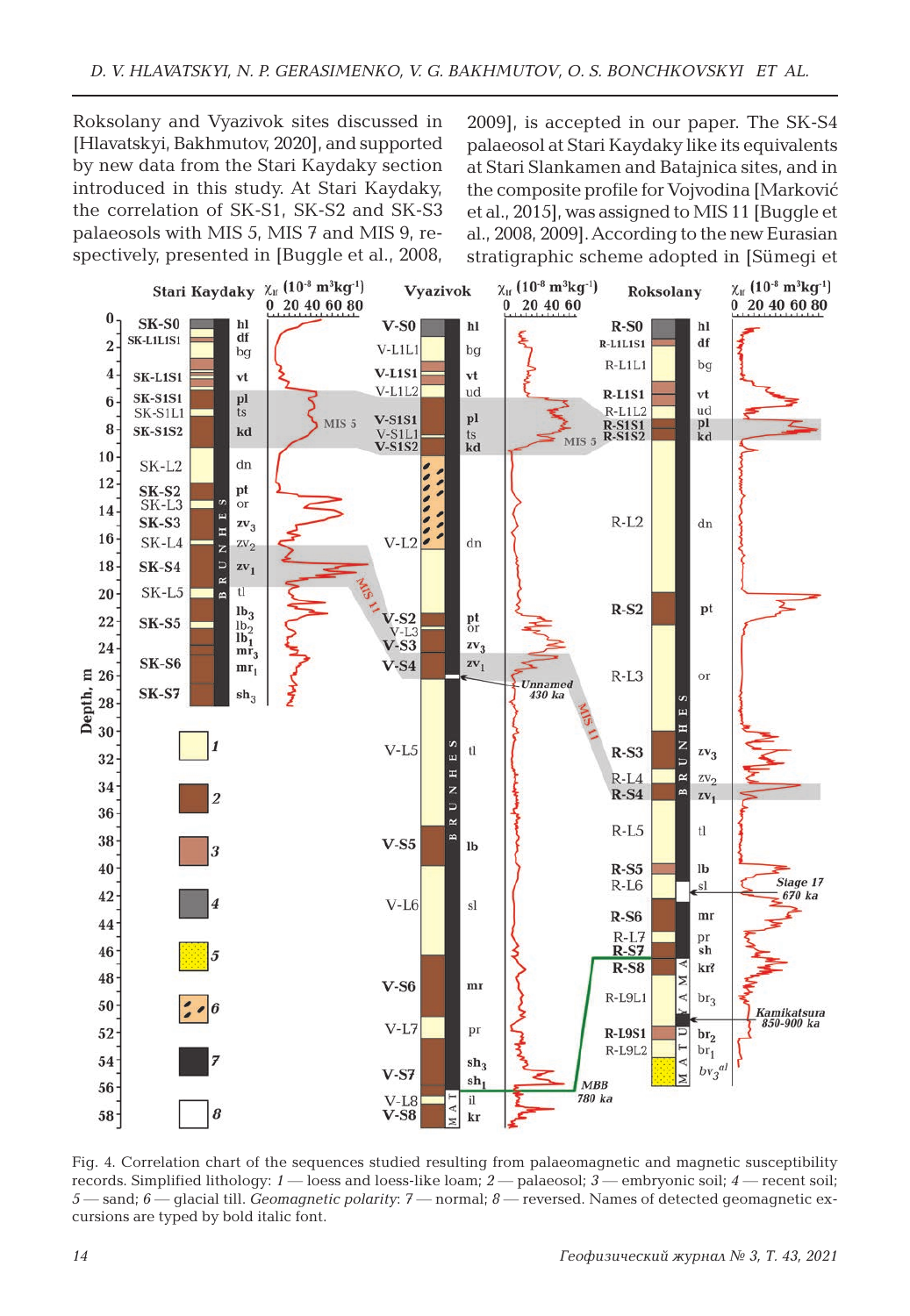al., 2018], both S3 and S4 of the Serbian sites (except Mošorin), Bulgarian and some Romanian sites (e.g., Zimnicea) have been merged into a single pedocomplex representing MIS 9. Based on our record for MIS 9 from Roksolany and Vyazivok, and the similar palaeosol succession patterns at Stari Kaydaky, the former SK-S4 soil unit is now preliminarily related to the lower part of SK-S3. Remarkably, the lower member of this newly designated S3 pedocomplex (formerly marked as S4) has a lower magnetic susceptibility as compared to the upper one. This feature is valid for all Serbian, Romanian and Bulgarian sites [Sümegi et al., 2018]. On the contrary, the lower pedomember of the S3 pedocomplex at Roksolany and Vyazivok represented by two soils of climatic optima (' $zv_{3b1}$ ' and ' $zv_{3b2}$ '), is characterized by the specific double peaks (see Fig. 4), which most likely correspond to marine isotope substages 9c—e.

The well-developed Colluvic Luvisols, pre-

viously regarded as the SK-S5 unit and correlated with MIS 13—15 [Buggle et al., 2008, 2009], are preliminarily compared now with SK-S4 unit. The latter corresponds to one of the warmest and longest interglacials of the past 800 ka, the MIS 11 [Shackleton et al., 1990; Lisiecki, Raymo, 2005; Head, Gibbard, 2015; Sümegi et al., 2018 and references therein]. In Chinese loess-palaeosol sequences a strong MIS 13 interglacial is hallmarked by a well-developed S5S1 pedocomplex [Lu et al., 2018] because of an enhanced East-Asian Summer Monsoon bringing more precipitation [An et al., 1987; Clemens et al., 2008; Guo et al., 2009]. In Europe, in contrast to Eastern Asia, the higher degree of pedogenesis development and, particularly, rubification is recorded in MIS 11 pedocomplexes [Sümegi et al., 2018; Bradák et al., 2019]. Besides, the regional diversity in the intensity of the S5S1 soil formation exists also in China. For instance, as opposite to the central and eastern



Fig. 5. Examples of stepwise thermal (*a*) and alternating field (*b*) demagnetization of palaeosol specimens in the Stari Kaydaky section: from the SK-S7S1  $(sh<sub>3</sub>)$  subunit (*a*); from the SK-S6S1 (mr<sub>3</sub>) subunit (*b*): *1* — stereographic projections of demagnetization directions (full and open circles represent projections in the lower and upper hemispheres, respectively); *2* — orthogonal demagnetization paths (Zijderveld diagrams) on horizontal and vertical planes;  $3$  — NRM intensity decay curves of demagnetization ( $M/M_{max}$ ).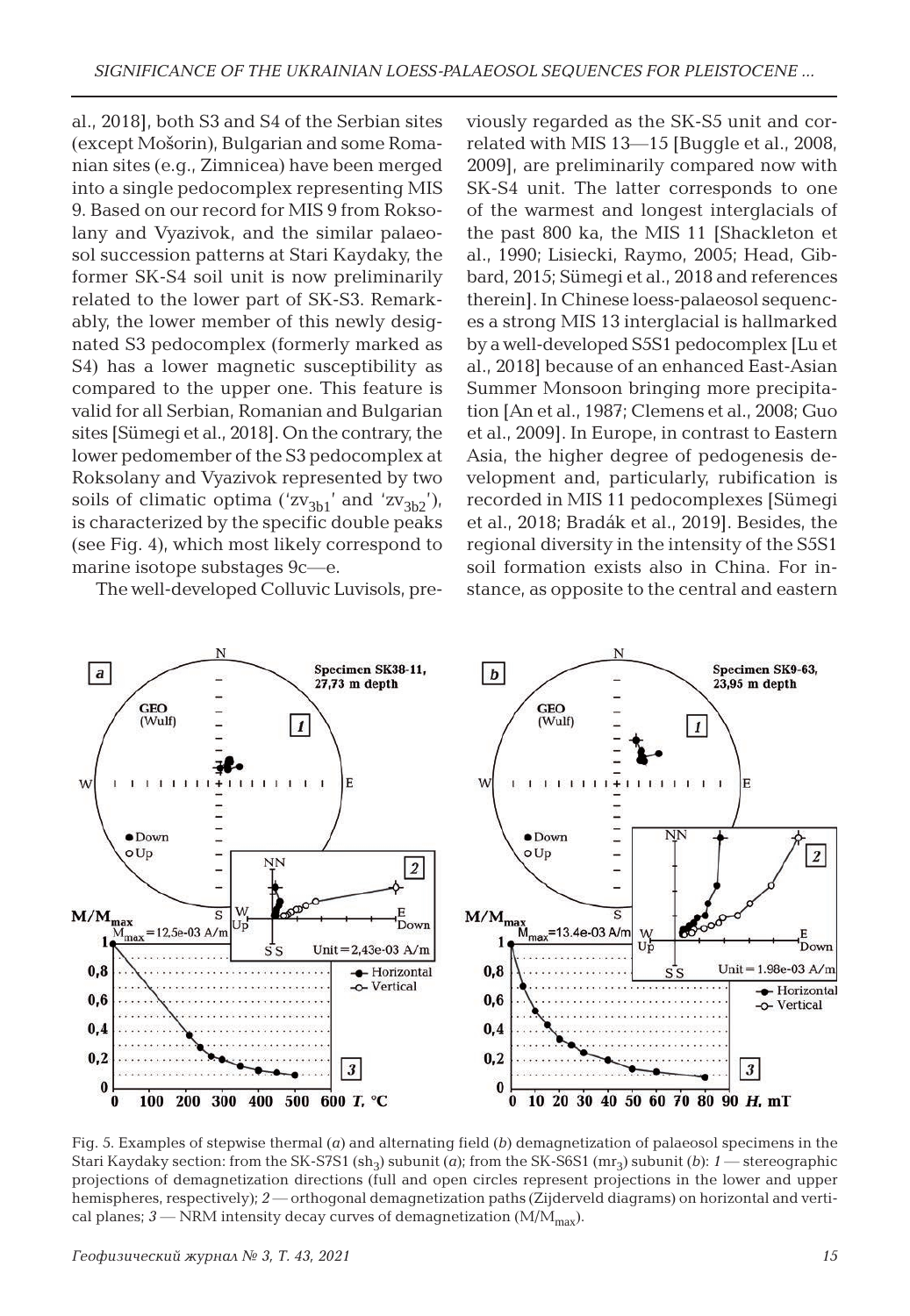CLP, the S5S1 palaeosol is weakly developed in the western CLP whereas the S4 palaeosol (formed during MIS 11) is the best developed soil in the Quaternary loess-palaeosol sequences [Lu et al., 2018].

Consequently, the SK-S5 pedocomplex at Stari Kaydaky, formed in a more temperate climate, according to the palaeopedological features, might be correlated with MIS 13. In contrast to MIS 11, MIS 13 is regarded as the coolest interglacial of the past 800 ka in different types of long palaeoenvironmental records from all over the world. MIS 13 is characterized by the lower greenhouse gas  $(CO<sub>2</sub>)$ ,  $CH<sub>4</sub>$ ) concentrations, the cooler Antarctic temperatures and high benthic  $\delta^{18}O$  values [Lisiecki and Raymo, 2005; Lu et al., 2018; Sümegi, 2018 and references therein] which are related to the higher global ice-volume and/or the colder deep ocean temperatures.

These correlations and patterns are in very good correspondence with the palaeoclimate reconstructions obtained from the central Ukrainian loess-palaeosol records in the previous studies. The warmest climate during the Middle Pleistocene (i.e. the Early Middle Pleistocene in the global frameworks) existed during the Early Zavadivka times [Veklich, 1968, 1982; Sirenko, Turlo, 1986; Matviishyna et al., 2010; Gozhik, Gerasimenko, 2011; Sirenko, 2019a], associated with MIS 11 [Gerasimenko, Matvijishyna, 2007], whereas the very cold Tyligul time, reflected in the first glacier appearance in Ukraine, corresponds to MIS 12. According to the above references, the Lower Zavadivka (S4) unit is represented by strongly rubified Luvisol already at the latitude of Stari Kaydaky. The climate of the Lubny warm stage, which is represented by 3—4 soils (Chernozems, Greyzems, Luvisols, and/or Gleysols), is commonly characterized as less warm than that of the Early Zavadivka, and this unit is correlated by the majority of Ukrainian loess researchers with MIS 13—15. Palaeopedological characteristics of SK-S5 at Stari Kaydaky matches well with those of the Lubny pedocomplex elsewhere in the northern and central Ukraine [Sirenko, Turlo, 1986; Gozhik, Gerasimenko, 2011; Sirenko, 2017a,b]. The Tyligul cold stage inbetween is correlated with the very extensive glaciation of MIS 12, associated with the advance of large ice sheets in the temperate belt [Lisiecki, Raymo, 2005; Head, Gibbard, 2015].

The next lower soil unit at Vyazivok and Roksolany — Martonosha (S6) — based on the position of the MBB in the underlying Shyrokyne unit, and general assumption about presence of a single MIS 13—15 pedocomplex in Europe, and in Ukraine in particular, has been preliminarily correlated with MIS 17 [Hlavatskyi, Bakhmutov, 2020]. However, MIS 17 was a relatively cold interglacial as it was recorded by global reference curves [Shackleton et al., 1990; Lisiecki, Raymo, 2005; Varga, 2015]. From a pedostratigraphic point of view, the Martonosha soils at Vyazivok, Roksolany, and at Stari Kaydaky as well, are well-developed, rubified forest soils, transitional to subtropical ones, representing a more intense, warmer interglacial period, in contrast to preceding Late Shyrokyne stage and succeeding Lubny stage. Furthermore, the cold event corresponding to MIS 14 is reflected in Lake Baikal, Antarctic, and stacked  $\delta^{18}$ O LR04 palaeoclimatic records. The absolute values of  $\delta^{18}O$  for MIS 14 are commensurate with similar quantities for MIS 8, MIS 34, and MIS 36 treated as glaciations in the LR04-stack [Lisiecki, Raymo, 2005]. Therefore, the correlation of the Martonosha unit with relatively warm MIS 15, and the Upper Shyrokyne unit with colder MIS 17 seems reasonable, but reliable age control is required for more conclusive results.

The position of the MBB in the Ukrainian loess-palaeosol sequences was established, with a high level of confidence, within the Lower Shyrokyne (' $\sh_{1b1}$ ') subunit, for instance, at Roksolany and Vyazivok [Hlavatskyi, Bakhmutov, 2020]. At Stari Kaydaky, the MBB has not been detected yet as the base of the present profile is located within the upper 'sh<sub>3</sub>' subunit, which has normal polarity elsewhere in the Ukrainian loess sequences [Tretyak, Vigilyanskaya, 1994; Hlavatskyi, 2019; Hlavatskyi et al., 2021b]. In the Brunhes chron, no reversed polarity episodes were identified at Stari Kaydaky as well.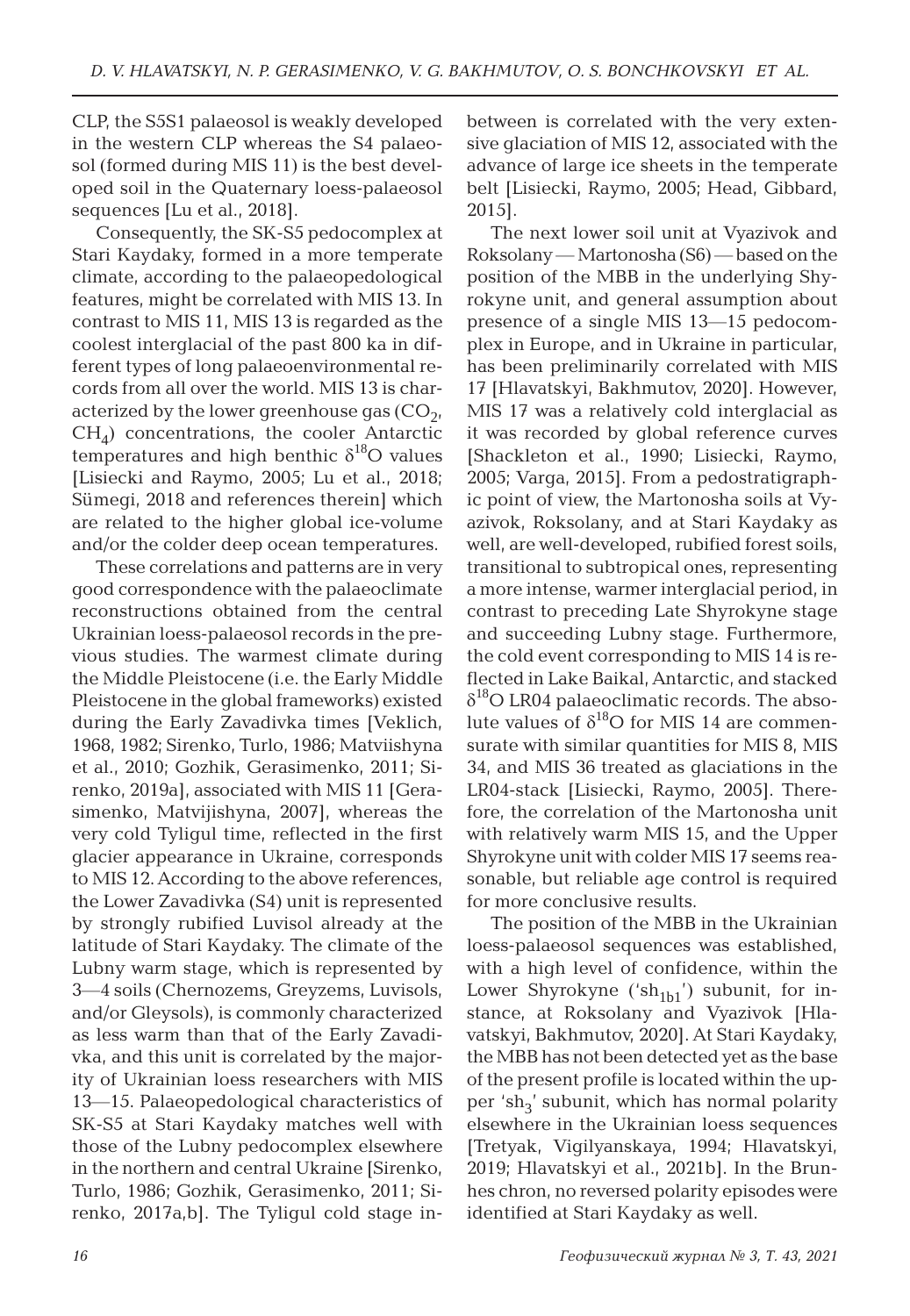**Conclusions.** The palaeoclimatic reconstructions obtained from rock magnetic studies of the three reference sections in the northern, central and southern parts of Ukraine (the Vyazivok, Stari Kaydaky and Roksolany sites) are in a good correspondence regarding the correlation of the units of the Ukrainian stratigraphical framework with the Central European loess-palaeosol nomenclature and with the marine oxygen-isotope stages. Furthermore, the palaeoclimatic signals from the rock magnetic studies of the Vyazivok and Stari Kaydaky sections correspond well to those obtained from the same sites with palaeopedological and palynological methodologies. This leads to high expectation in using multidisciplanary approach (rock magnetism, palaeopedology and palynology), supported by palaeomagnetic studies, for elaboration of reliable reconstructions of the Pleistocene

#### **References**

- An, Z. S., Liu, T. S., Zhu, Y. Z., & Sun, F. (1987). The paleosol complex S5 in the China Loess Plateau — a record of climatic optimum during the last 1.2 Ma. *Geojournal, 15*, 141—143. https://doi.org/10.1007/BF00157939.
- Bakhmutov, V. G., Mokriak, I. N., Skarboviychuk, T. V., & Yakukhno, V. I. (2005). Results of palaeomagnetic studies of Danube terraces sections and problems of Pleistocene magnetostratigraphy of the west Black Sea region. *Geofizicheskiy Zhurnal, 25*(6), 980—991 (in Russian).
- Bakhmutov, V. G., & Hlavatskyi, D. V. (2014). New data about Matuyama—Brunhes boundary in Roxolany section. *Geological Journal, 347*(2), 73—84. http://dx.doi.org/10.30836/igs.1025- 6814.2014.2.139072 (in Russian).
- Bakhmutov, V. G., & Glavatskіy, D. V. (2016). Problems of magnetostratigraphy of Pleistocene loess-soil deposits in the South of Ukraine. *Geofizicheskiy Zhurnal, 38*(4), 59—75. https://doi. org/10.24028/gzh.0203-3100.v38i4.2016.107801 (in Russian).
- Bakhmutov, V. G., Kazanskii, A. Yu., Matasova, G. G., & Glavatskii, D. V. (2017). Rock magnetism and magnetostratigraphy of the loesssol series of Ukraine (Roksolany, Boyanychi,

environmental changes detected from the other loess-palaeosol sequences in Ukraine. The new multidisciplinary studies of the Stari Kaydaky section preliminarily confirm the correlation of the Upper Zavadivka (SK-S3) unit with MIS 9, the Lower Zavadivka (SK-S4) unit with MIS 11, the Lubny (SK-S5) and Martonosha (SK-S6) units with MIS 13 and MIS 15, respectively, and the Upper Shyrokyne (SK-S7S1) unit with MIS 17. The excavated profile studied at Stari Kaydaky has not reached so far the Lower Shyrokyne unit with the expected Matuyama—Brunhes boundary, found at this stratigraphical level at the two other sections.

**Acknowledgments.** The research was supported by the National Research Foundation of Ukraine grant 2020.02/0406 «Magnetic proxies of palaeoclimatic changes in the loess-palaeosol sequences of Ukraine».

and Korshev sections). *Izvestiya, Physics of the Solid Earth, 53*(6), 864—884. https://doi. org/10.1134/S1069351317050020.

- Bogucki, A. (1986). Quaternary cover sediments in Volyn-Podillia. In: D. E. Makarenko (Ed.), *Quaternary deposits of Ukraine* (pp. 121—132). Kiev: Naukova Dumka (in Russian).
- Bogucki, A., Gozhik, P., Łanczont, M., Madejska, T., & Yeovicheva, J. (Eds.). (2013). *Proceeding of the XVIII Ukrainain-Polish Workshop 8—13 September 2013*. Lublin: KARTPOL s. c. Lublin (in Ukrainian and Polish).
- Bogucki, A., Voloshyn, P., & Tomeniuk, O. (2014). The colapsibility of Pleistocene loess-paleosols and cryogenic levels. *Przegląd Geoloczny, 62*(2), 553—559 (in Polish).
- Boguckyj, A., & Łanczont, M. (2002). Loess stratigraphy in the Halyc Prydniestrov'ja region. *Studia Geologica Polonica, 119*, 315—327 (in Polish).
- Boguckyj, A. B., Łanczont, M., Łącka, B., Madeyska, T., & Nawrocki, J. (2009). Quaternary sediment sequence at Skala Podil'ska, Dniester River basin (Ukraine): Preliminary results of multi-proxy analyses. *Quaternary International, 198*, 173—194. https://doi.org/10.1016/j.quaint. 2008.05.010.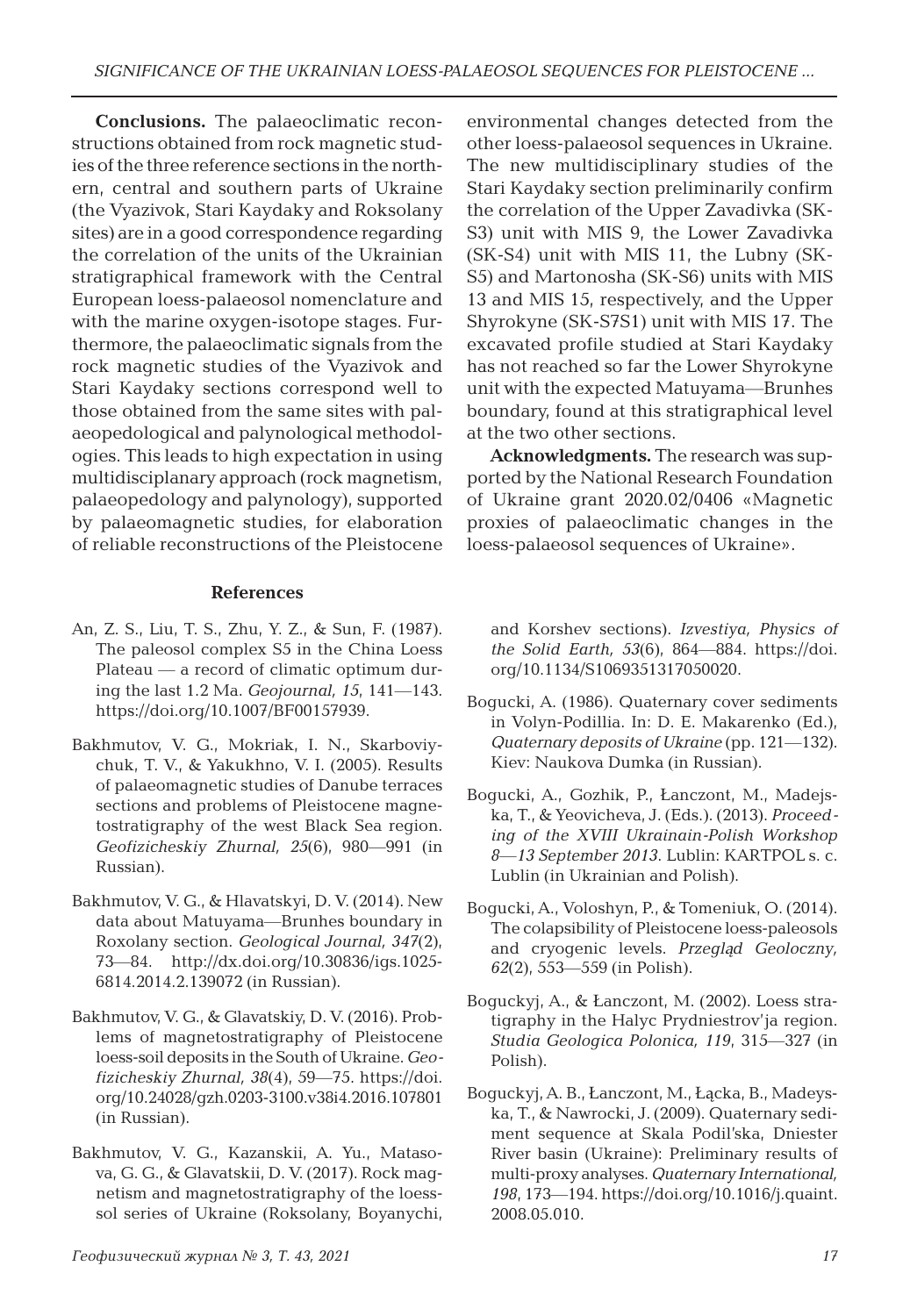- Bokhorst, M., Beets, C., Marković, S. B., Gerasimenko, N. P., Matviishina, Z. N., & Frechen, M. (2009). Pedochemical climate proxies in Late Pleistocene loess-soil sequences. *Quaternary International, 198*(1), 113—123. https://doi. org/10.1016/j.quaint.2008.09.003.
- Bolikhovskaya, N. S., & Molodkov, A. N. (2006). East European loess-palaeosol sequences: Palynology, stratigraphy and correlation. *Quaternary International, 149*, 24—36. https://doi. org/10.1016/j.quaint.2005.11.015.
- Bonchkovskyi, O. S. (2019). Changes in pedogenic processes during Pryluky times (Late Pleistocene) in the central part of the Volyn Upland. *Journal of Geology, Geography and Geoecology, 28*(2), 230—240. https://doi. org/10.15421/111924.
- Bonchkovskyi, O. (2020a). The loess-palaeosol sequence of Novyi Tik: a new Middle and Upper Pleistocene record for Volyn' Upland (northwest Ukraine). *Quaternaire, 31*(4), 281—308. https://doi.org/10.4000/quaternaire.14308.
- Bonchkovskyi, O. S. (2020b). Smykiv the new key section of the Upper Pleistocene of the Volyn Upland. *Visnyk of V. N. Karazin Kharkiv National University. Ser. Geology. Geography. Ecology, 53*, 25—44 (in Ukrainian).
- Bondar, K., & Ridush, B. (2015). Rockmagnetic and palaeomagnetic studies of unconsolidated sediments of Bukovynka Cave (Chernivtsi region, Ukraine). *Quaternary International, 357*, 125—135. https://doi.org/10.1016/j. quaint.2014.04.025.
- Bondar, K., Ridush, B., Baryshnikova, M., & Popiuk, Y. (2019). On palaeomagnetic dating of fluvial deposits in the section of Neporotove gravel quarry on the Middle Dniester. *Journal of Geology, Geography and Geoecology, 28*(2), 241—249. https://doi.org/10.15421/111925.
- Bradák, B., Seto, Y.,& Nawrocki, J. (2019). Significant pedogenic and palaeoenvironmental changes during the early Middle Pleistocene in Central Europe. *Palaeogeography, Palaeoclimatology, Palaeoecology, 534*, 109335. https:// doi.org/10.1016/j.palaeo.2019.109335.
- Bradák, B., Seto, Y., Stevens, T., Újvári, G., Fehér, K., & Költringer, C. (2021). Magnetic susceptibility in the European Loess Belt: New and existing models of magnetic enhancement in

loess. *Palaeogeography, Palaeoclimatology, Palaeoecology, 569*, 110329. https://doi.org/10. 1016/j. palaeo.2021.110329.

- Buggle, B., Glaser, B., Zöller, L., Hambach, U., Marković, S., Glaser, I., & Gerasimenko, N. (2008). Geochemical characterization and origin of Southeastern and Eastern European loesses (Serbia, Romania, Ukraine). *Quaternary Science Reviews, 27*, 1058—1075. https://doi. org/10.1016/j.quascirev.2008.01.018.
- Buggle, B., Hambach, B., Glaser, B., Gerasimenko, N., Marković, S., Glaser, I. & Zöller, L. (2009). Stratigraphy, and spatial and temporal paleoclimatic trends in Southeastern/Eastern European loess—paleosol sequences. *Quaternary International, 196*, 86—106. https://doi. org/10.1016/j.quaint.2008.07.013.
- Buggle, B., Hambach, U., Kehl, M., Marković, S. B., Zoller, L., & Glaser, B. (2013). The progressive evolution of a continental climate in SE-Central European lowlands during the Middle Pleistocene recorded in loess paleosol sequences. *Geology, 41*, 771—774. https://doi.org/10.1130/ G34198.1.
- Butler, R. F. (1992). *Paleomagnetism: magnetic domains to geologic terranes*. Boston: Blackwell Scientific Publications, 319 p.
- Chadima, M., & Hrouda, F. (2006). Remasoft 3.0 a user-friendly paleomagnetic data browser and analyzer. *Travaux Geophysiques, 27*, 20—21.
- Chen, J., Yang, T., Matishov, G. G., Velichko, A. A., Zeng, B., He, Y., Shi, P., Fan, Z., Titov, V. V., Borisova, O. K., Timireva, S. N., Konstantinov, E. A., Kononov, Y. M., Kurbanov, R. N., Panin, P. G., & Chubarov, I. G. (2018). A luminescence dating study of loess deposits from the Beglitsa section in the Sea of Azov, Russia. *Quaternary International, 478*, 27—37. https:// doi.org/10.1016/j.quaint.2017.11.017.
- Chmielowska, D., & Woronko, B. (2019). A source of loess-like deposits and their attendant palaeoenvironment — Orava Basin, Western Carpathian Mountains, S Poland. *Aeolian Research, 38*, 60—76. https://doi.org/10.1016/j. aeolia.2019.04.003.
- Clemens, S. C., Prell, W. L., Sun, Y., Liu, Z., & Chen, G. (2008). Southern Hemisphere forcing of Pliocene  $\delta^{18}$ O and the evolution of Indo-Asian monsoons. *Palaeoceanography, 23*, PA4210. http://dx.doi.org/10.1029/2008PA001638.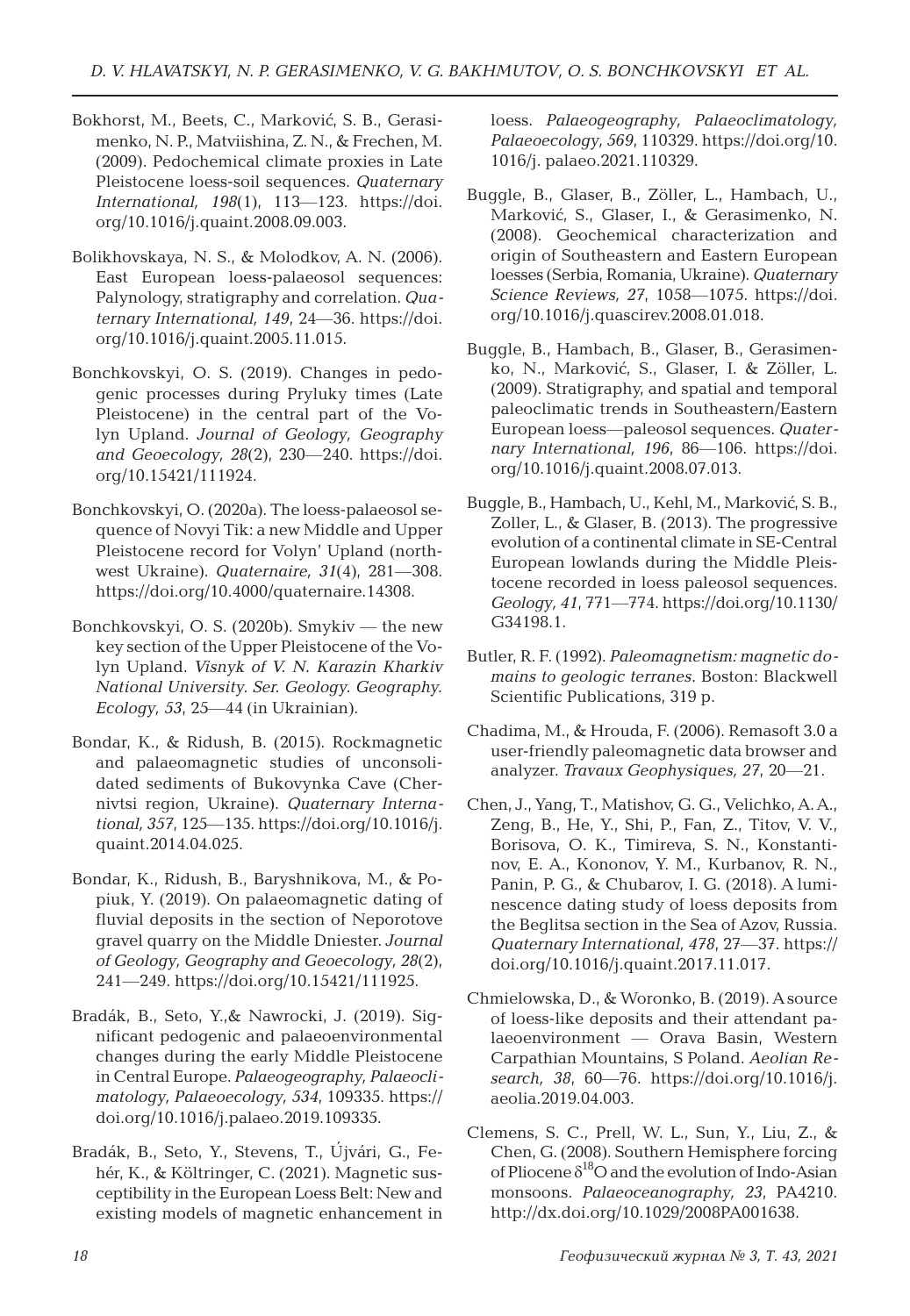- Doroshkevych, S. P. (2018). *Pleistocene palaeoenvironment in Middle Pobuzhzhia: according to the study of buried soils*. Kyiv: Naukova Dumka, 176 p. (in Ukrainian).
- Ehlers, J., Gibbard, P. L., & Hughes, P. D. (2011). *Quaternary Glaciations — Extent and Chronology*. Amsterdam: Elsevier, 1126 p.
- Evans, M., & Heller, F. (2001). Magnetism of loess/ palaeosoil sequences: recent development. *Earth-Science Reviews, 54*, 129—144. http:// dx.doi.org/10.1016/S0012-8252(01)00044-7.
- Evans, M. E., & Heller, F. (2003). *Environmental Magnetism. Principles and Applications of Enviromagnetics*. Academic Press. 299 p.
- Fitzsimmons, K. E., Marković, S. B., & Hambach, U. (2012). Pleistocene environmental dynamics recorded in the loess of the middle and lower Danube basin. *Quaternary Science Reviews, 41*, 104—118. https://doi.org/10.1016/j. quascirev.2012.03.002.
- Forster, T., & Heller, F. (1994). Paleomagnetism of loess deposits from the Tajik depression (central Asia). *Earth and Planetary Science Letters, 128*, 501—512. https://doi.org/10.1016/0012- 821X(94)90166-X.
- Gendler, T. S., Heller, F., Tsatskin, A., Spassov, S., Du Pasquier, J., & Faustov, S. S. (2006). Roxolany and Novaya Etuliya — key sections in the western Black Sea loess area: Magnetostratigraphy, rock magnetism, and paleopedology. *Quaternary International, 152-153*, 78—93. https://doi.org/10.1016/j.quaint.2006.01.001.
- Gerasimenko, N. (2001). Upper Pleistocene loesspalaeosol and vegetational successions in the Middle Dnieper Area, Ukraine. *Studia Quaternaria, 17*, 19—28.
- Gerasimenko, N. P. (2004). *Quaternary Evolution of Zonal Paleoecosystems in Ukraine*. Kyiv: Institute of Geography NASU (in Ukrainian).
- Gerasimenko, N. (2006). Upper Pleistocene loess-palaeosol and vegetational successions in the Middle Dnieper Area, Ukraine. *Quaternary International, 149*, 55—66. https://doi. org/10.1016/j.quaint.2005.11.018.
- Gerasimenko, N., & Matvijishyna, Zh. (2007). The problems of Zavadiv «great interglacial». In: A. Bogucki, P. Gozhik, M. Łanczont, L. Lindner, J. Yelovicheva (Eds.), *Problems of Middle*

*Pleistocene interglacial. Proceeding of the XIV Ukrainian-Polish Workshop 12—16 September 2007* (pp. 194—206). Lviv: Vydavnychyi tsentr LNU imeni Ivana Franka (in Ukrainian).

- Gerasimenko, N. P. (2020). *Quaternary palaeogeography of Ukraine (palaeolandscapes)*. Kyiv: Print-Service (in Ukrainian).
- Gozhik, P., Shelkoplyas, V., & Khristoforova, T. (1995). Development stages of loessial and glacial formations in Ukraine (Stratigraphy of loesses in Ukraine). *Annales UMCS Section B, 50*, 65—74.
- Gozhik, P. F., Shelkoplyas, V. N., Komar, M. S., Matviishyna, Z. M., & Perederiy, V. I. (2000). *Guide X of the Polish-Ukrainian Seminar «Correlation of loesses and ice deposits».* Kyiv: Institute of Geological Sciences of National Academy of Sciences of Ukraine (in Ukrainian).
- Gozhik, P., Matviishina, Zh., Shelkoplyas, V., Palienko, V., Rekovets, L., Gerasimenko, N., & Korniets, N. (2001). The Upper and Middle Pleistocene of Ukraine. In: *The Ukraine Quaternary explored: The Middle and Upper Pleistocene of the Middle Dnieper Area and its importance for the East-West correlation* (pp. 32—33). Kyiv: IGS NASU.
- Gozhik, P., Komar, M., Krokhmal, O., Shovkoplias, V., Khrystoforova, T., Dykan, N., & Prylypko, S. (2007). The key section of Neopleistocene subaerial deposits near Roxolany village (Odessa region). Institute of Geological Sciences of NAS of Ukraine. In: *Problemy serednoplejstocenogo interglacialu* (pp. 109—128). Lviv: Vydavnychyi tsentr LNU imeni Ivana Franka (in Ukrainian).
- Gozhik, P. F., & Gerasimenko, N. P. (2011). The lower and middle Pleistocene of Ukraine. In: N. P. Gerasimenko, P. F. Gozhik, N. I. Dykan, Zh. M. Matviishyna, V. M. Shelkoplyas, B. D. Vozgrin (Eds.), *Quaternary studies in Ukraine* (pp. 9—26). Kyiv: Institute of Geological Sciences NASU.
- Gozhik, P. F. (Ed.). (2012). *Stratigraphic code of Ukraine*. Kyiv: National Stratigraphic Committee of Ukraine (in Ukrainian).
- Guo, Z., Berger, A., Yin, Q. Z., & Quin, L. (2009). Strong asymmetry of hemispheric climates during MIS-13 inferred from correlating China loess and Antarctica ice records. *Climate*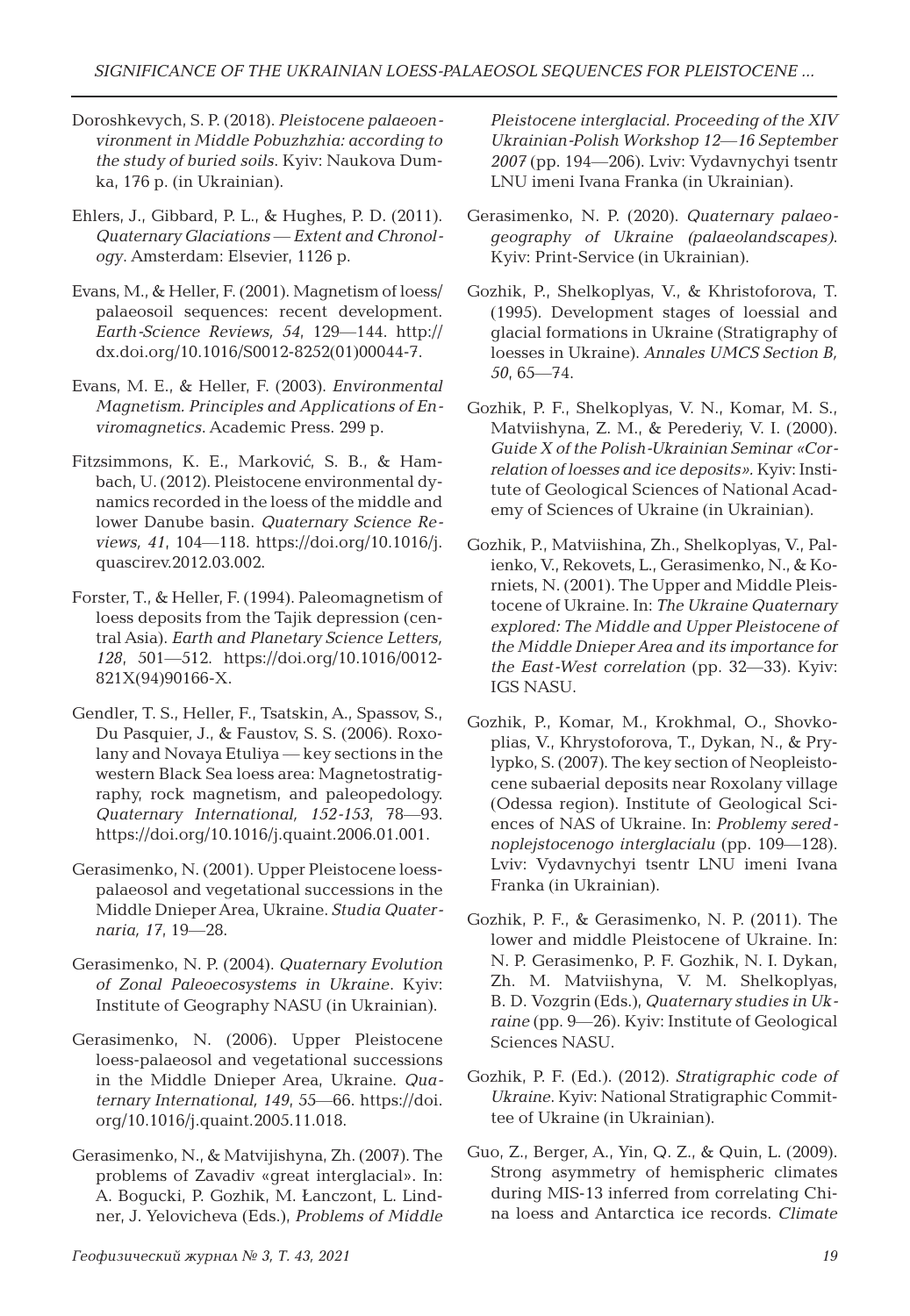*of the Past, 5*, 21—31. https://doi.org/10.5194/ cp-5-21-2009.

- Haase, D., Fink, J., Haase, G., Ruske, R., Pesci, M., Richter, H., Altermann, M., & Jager, K.-D. (2007). Loess in Europe — Its spatial distribution based on a European Loess Map, scale 1:2,500,000. *Quaternary Science Reviews, 26*, 1301—1312. https://doi.org/10.1016/j.quascirev.2007.02.003.
- Haesaerts, P., Borziak, Il., Chirica, V., Damblon, F., Koulakovska, L., & Van Der Plicht, J. (2003). The East-Carpathian loess record: a reference for the Middle and Late Pleniglacial stratigraphy in Central Europe. *Quaternaire, 14*(3), 163—188.
- Haesaerts, P., Gerasimenko, N., Damblon, F., Spagna, P., & Pirson, S. (2016). The Late Pleistocene loess-palaeosol sequence of Middle Belgium. *Quaternary International, 411*, 1—19. https:// doi.org/10.1016/j.quaint.2016.02.012.
- Haesaerts, P., Gerasimenko, N., Damblon, F., Yurchenko, T., Kulakovska, L., Usik, V., & Ridush, B. (2019). The Upper Paleolithic site Doroshivtsi III: a new chronostratigraphic and environmental record of the Late Pleniglacial in the regional context of the Middle Dniester-Prut loess domain (Western Ukraine). *Quaternary International, 546*, 196—215. https://doi. org/10.1016/j.quaint.2019.12.018.
- Head, M. J., & Gibbard, P. L. (2015). Early—Middle Pleistocene transitions: linking terrestrial and marine realms. *Quaternary International, 389*, 7—46. https://doi.org/10.1016/j.quaint.2015. 09.042.
- Heller, F., & Liu, T. (1984). Magnetism of Chinese loess deposites. *Geophysical Journal International, 77*, 125—141. https://doi.org/10.1111/ j.1365-246X.1984.tb01928.x.
- Hlavatskyi, D., Bakhmutov, V., Bogucki, A., & Voloshyn, P. (2016a). Petromagnetism and paleomagnetism of subaerial deposits of Boyanychi and Korshiv sections (Volhynian Upland). *Visnyk of Taras Shevchenko National University of Kyiv: Geology, 72*(1), 43—51. https://doi. org/10.17721/1728-2713.72.06 (in Ukrainian).
- Hlavatskyi,D.V., Kuzina,D.M., Gerasimenko,N.P., & Bakhmutov, V. G. (2016b). Petromagnetism and paleomagnetism of Quaternary loess-soil sediments of Vyazivok section (Dnieper Lowland). *Geofizicheskiy Zhurnal, 38*(6), 186—

193. https://doi.org/10.24028/gzh. 0203-3100. v38i6.2016.91903 (in Russian).

- Hlavatskyi, D. V. (2019). Refined magnetostratigraphic position of the Shyrokyne unit in loess sequences from Central Ukraine. *Journal of Geology, Geography and Geoecology, 28*(2), 301—312. https://doi.org/10.15421/111930.
- Hlavatskyi, D. V., & Bakhmutov, V. G. (2019). Magnetostratigraphy of the key loess-palaesol sequence at Roxolany (Western Black Sea region). In: D. Nurgaliev, V. Shcherbakov, A. Kosterov, S. Spassov (Eds.), *Recent Advances in Rock Magnetism, Environmental Magnetism and Paleomagnetism* (pp. 371—382). Springer Geophysics. Springer, Cham. https://doi. org/10.1007/978-3-319-90437-5\_26.
- Hlavatskyi, D. V., & Bakhmutov, V. G. (2020). Magnetostratigraphy and magnetic susceptibility of the best developed Pleistocene loess-palaeosol sequences of Ukraine: implications for correlation and proposed chronostratigraphic models. *Geological Quarterly, 64*(3), 723—753. https://doi.org/10.7306/gq.1544.
- Hlavatskyi, D., Gerasimenko, N., Bakhmutov, V., Bonchkovskyi, O., Poliachenko, I., Shpyra, V., Kravchuk,I., & Cherkes, S. (2021a). Reconstruction of the Pleistocene climate change in the Middle Dnieper area on the basis of rock magnetic, palaeopedological and pollen studies of two reference loess-palaeosol sequences. *EG U General Assembly 2021, online, 19—30 April 2021*, EGU21-1758. https://doi.org/10.5194/ egusphere-egu21-1758.
- Hlavatskyi, D. V., Stepanchuk, V. N., Kuzina, D.M., Poliachenko, I. B., Shpyra, V. V., Skarboviychuk, T. V., Yakukhno, V. I., & Bakhmutov, V. G. (2021b). Rock magnetic and palaeomagnetic studies of loess-palaesol sections — Lower Palaeolithic sites within the Southern Bug Valley (Medzhybizh, Holovchyntsi). *Geofizicheskiy Zhurnal, 43*(1), 3—37. https://doi.org/10.24028/ gzh.0203-3100.v43i1.2021.225539 (in Russian).
- Jordanova, D., & Petersen, N. (1999). Paleoclimatic record from a loess—soil profile in northeastern Bulgaria II. Correlation with global climatic events during the Pleistocene. *Geophysical Journal International, 138*, 533—540. https:// doi.org/10.1046/j.1365-246X.1999.00873.x.
- Jordanova, D., & Jordanova, N. (2021). Updating the significance and paleoclimate implica-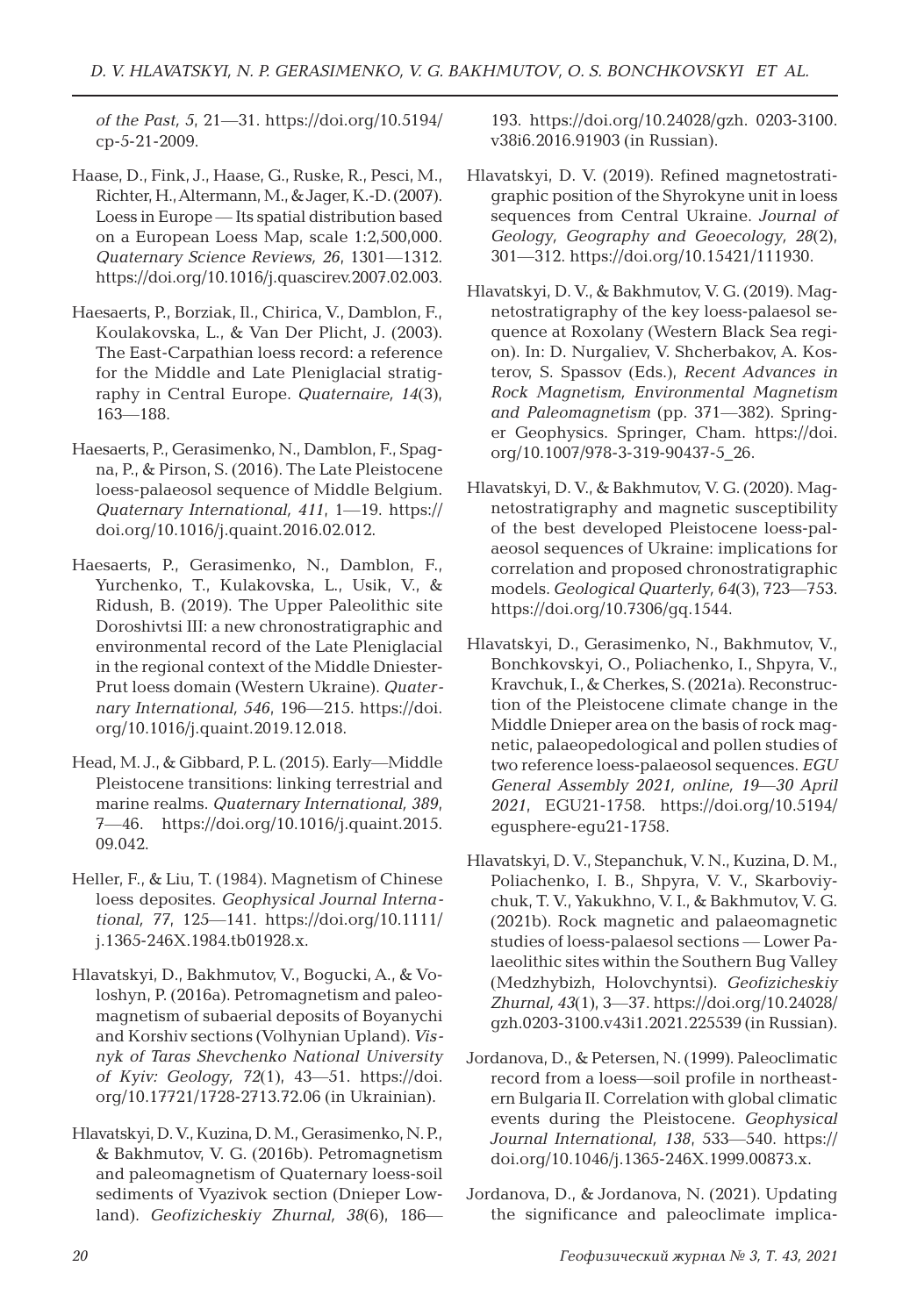tions of magnetic susceptibility of Holocene loessic soils. *Geoderma, 391*, 114982. https:// doi.org/10.1016/j.geoderma.2021.114982.

- Karmazinenko, S. (2019). Pleistocene soils of the Azov Lowland, Ukraine. *Journal of Geology, Geography and Geoecology, 28*(2), 313—326. https: //doi.org/https://doi.org/10.15421/ 111931.
- Költringer, C., Stevens, T., Bradák, B., Almqvist, B., Kurbanov,R., Snowball,I., & Yarovaya, S. (2020). Enviromagnetic study of Late Quaternary environmental evolution in Lower Volga loess sequences, Russia. *Quaternary Research*, 1—25. http://dx.doi.org/10.1017/qua.2020.73.
- Krokos, V. I. (1926). Short description of the Quaternary deposits of Ukraine. *Bulletin of MOIP, sect. Geologia, 4*, 214—264 (in Russian).
- Kukla, G., Heller, F., Liu, X. M., Xu, T. C., Liu, T. S., & An, Z. S. (1988). Pleistocene climates in China dated by magnetic susceptibility. *Geology, 16*, 811—814. https://doi.org/10.1130/0091- 7613(1988)016%3C0811:PCICDB%3E2.3.CO;2.
- Laag, C., Jordanova, D., Lagroix, F., Jordanova, N., & Guyodo, Y. (2021). A new reference loesspaleosol archive spanning the last 850 kyrs near Pleven (Bulgaria) — first results. *EGU General Assembly 2021, online, 19–30 Apr 2021*, EGU21-6381. https://doi.org/10.5194/ egusphere-egu21-6381.
- Łanczont, M., & Boguckyj, A. (2007). High-resolution terrestrial archive of climatic oscillations during Oxygen Isotope Stages 5—2 in the loess-palaeosol sequence at Kolodiiv (East Carpathian Fore land, Ukraine). *Geological Quarterly, 51*(2), 105—126.
- Łanczont, M., Madeyska, T. (Eds.). (2015). *Palaeolithic oecumene in the peri- and meta-Carpathian zone*. Lublin: Wydawnictwo UMCS, 972 p. (in Polish).
- Łanczont, M., Bogucki, A., Yatsyshyn, A., Terpiłowski, S., Mroczek, P., Orłowska,A., Hołub, B., Zieliński, P., Komar, M., Woronko, B., Kulesza, P., Dmytruk, R., & Tomeniuk, O. (2019). Stratigraphy and chronology of the periphery of the Scandinavian ice sheet at the foot of the Ukrainian Carpathians. *Palaeogeography, Palaeoclimatology, Palaeoecology, 530*, 59—77. https://doi.org/10.1016/j.palaeo.2019.05.024.
- Lindner, L., Bogutsky, A., Gozhik, P., Marks, L., Łanczont, M., & Wojtanowicz, J. (2006). Cor-

relation of Pleistocene deposits in the area between the Baltic and Black Sea, Central Europe. *Geological Quarterly, 50*(1), 195—210.

- Lisiecki, L. E., & Raymo, M. E. (2005). A Pliocene-Pleistocene stack of 57 globally distributed benthic δ18O records. *Paleoceanography, 20*, PA1003. https://doi.org/10.1029/2004PA001071.
- Lu, H., Jia, J., Wang, Y., Yin, Q., & Xia, D. (2018). The cause of extremely high magnetic susceptibility of the S5S1 paleosol in the central Chinese Loess Plateau. *Quaternary International, 493*, 252—257. https://doi.org/10.1016/j. quaint.2018.05.046.
- Maher, B. A. (2011). The magnetic properties of Quaternary aeolian dusts and sediments, and their palaeoclimatic significance. *Aeolian Research, 3*(2), 87—144. https://doi.org/10.1016/j. aeolia.2011.01.005.
- Malyasova, Т. I., & Spiridonova, E. S. (1989). Methodology for preparing samples of the loess-soil succession for spore-pollen analysis. *Vestnik Leningradskogo universiteta. Ser. Geografia, 2*, 5—12 (in Russian).
- Marković, S. B., Stevens, T., Kukla, G. J., Hambach, U., Fitzsimmons, K. E., Gibbard, P., Buggle, B., Zech, M., Guo, Z., Hao, Q., Wu, H., O'Hara Dhand, K., Smalley, I. J., Újvári, G., Sümegi, P., Timar-Gabor,A., Veres, D., Sirocko, F., Vasiljević, D. A., Jary, Z., Svensson, A., Jović, V., Lehmkuhl, F., Kovács, J., & Svirčev, Z. (2015). Danube loess stratigraphy — Towards a pan-European loess stratigraphic model. *Earth Science Reviews, 148*, 228—258. https://doi. org/10.1016/j.earscirev.2015.06.005.
- Marković, S. B., Stevens, T., Mason, J., Vandenberghe, J., Yang, S., Veres, D., Újvári, G., Timar-Gabor, A., Zeeden, C., Guo, Z., Hao, Q., Obreht, I., Hambach, U., Wu, H., Gavrilov, M. B., Rolf, C., Tomid, N., & Lehmkuhl, F. (2018). Loess correlations — Between myth and reality. *Palaeogeography, Palaeoclimatology, Palaeoecology, 509*, 4—23. https://doi.org/10.1016/j. palaeo.2018.04.018.
- Matasova, G. G., & Kazansky, A. Yu. (2004). Magnetic properties and magnetic fabrics of Pleistocene loess/palaeosol deposits along westcentral Siberian transect and their palaeoclimatic implications. *Geological Society, London, Special Publications, 238*(1), 145. http://dx.doi. org/10.1144/GSL.SP.2004.238.01.11.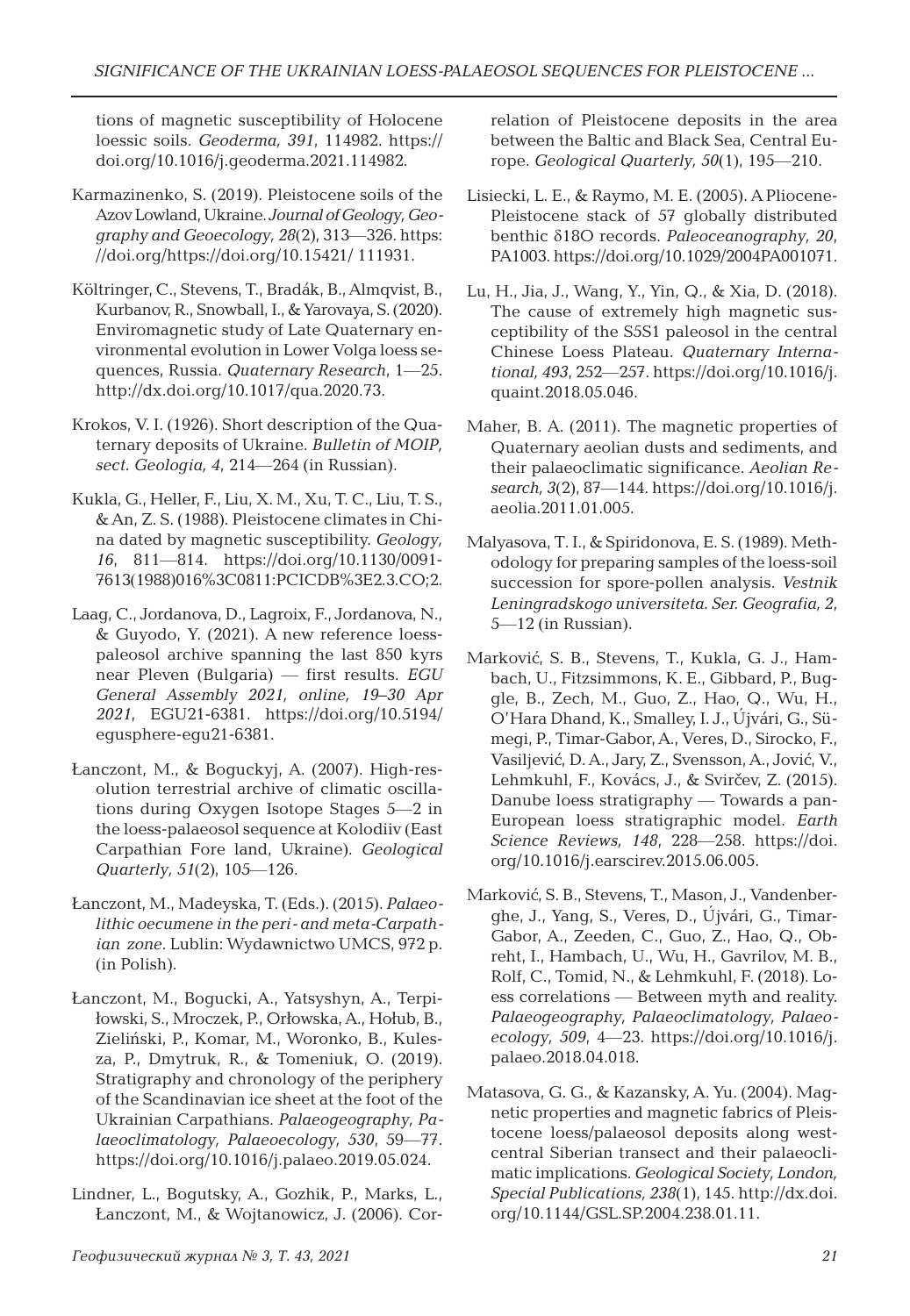- Matviishina, Zh., Mel'nichuk, I., Perederyi, V., & Gerasimenko, N. (2001). Vyazivok section. In: *The Ukraine Quaternary explored: the Middle and Upper Pleistocene of the Middle Dnieper area and its importance for the East-West European correlation. Excursion guide of the SEQS 2001 conference, Ukraine* (pp. 23—36). Kyiv: Institute of Geological Sciences NASU.
- Matviishyna, Zh. M., Gerasimenko, N. P., Perederyi, V. I., Bragin, A. M., Ivchenko, A. S., Karmazinenko, S. P., Nagirnyi, V. M., & Parkhomenko, O. G. (2010). *Spatio-temporal correlation of Quaternary palaeogeographic conditions on the territory of Ukraine*. Kyiv: Naukova Dumka, 191 p. (in Ukrainian).
- Matviishyna, Zh. M., & Doroshkevych, S. P. (2019). Micromorphological peculiarities of the Pleistocene soils in the Middle Pobuzhzhya (Ukraine) and their significance for palaeogeographic reconstructions. *Journal of Geology, Geography and Geoecology, 28*(2), 327—347.
- Menshov, O. (2015). Magnetic susceptibility of the southern chernozems of Ukraine, case study from Odessa region. *Visnyk of Taras Shevchenko National University of Kyiv: Geology, 69*(2), 70—74. https://doi.org/10.17721/1728-2713.69. 11.70-74 (in Ukrainian).
- Menshov, O. (2019). Application of magnetic methods for the monitoring of the natural and manmade processes associated with critical infrastructure objects. *Visnyk of Taras Shevchenko National University of Kyiv: Geology, 84*(1), 27—33. https://doi.org/10.17721/1728-2713.84. 04 (in Ukrainian).
- Molnár, D, Makó, L., Cseh, P., Sümegi, P., Fekete,I., & Galović, L. (2021). Middle and Late Pleistocene loess-palaeosol archives in East Croatia: multi-proxy palaeoecological studies on Zmajevac and Šarengrad II sequences. *Studia Quaternaria, 38*(1), 3—17. https://doi.org/10.24425/ sq.2020.133758.
- Nawrocki, J., Bakhmutov, V., Bogucki, A., & Dolecki, L. (1999). The Paleo- and Petromagnetic record in the Polish and Ukrainian Loess-Paleosol Sequences. *Physics and Chemistry of the Earth* (A)*, 24*, 773—777. https://doi.org/10.1016/ S1464-1895(99)00113-1.
- Nawrocki, J., Bogucki,A., Łanczont, M., & Nowaczyk, N. (2002). The Matuyama-Brunhes boundary and the nature of magnetic remanence

aquisition in the loess-paleosol sequences from the western part of the East European Loess province. *Palaeogeography, Palaeoclimatology, Palaeoecology, 188*, 39—50. http://dx.doi. org/10.1016/S0031-0182(02)00528-X.

- Nawrocki, J., Łanczont, M., Rosowiecka, O., & Bogucki, A. B. (2016). Magnetostratigraphy of the loess-palaeosol key Palaeolithic section at Korolevo (Transcarpathia, W Ukraine). *Quaternary International, 399*, 72—85. https://doi. org/10.1016/j.quaint.2014.12.063.
- Nawrocki, J., Gozhik, P., Łanczont, M., Pańczyk, M., Komar, M., Bogucki, A., Williams, J. S., & Czupy, Z. (2018). Palaeowind directions and sources of detrital material archived in the Roxolany loess section (southern Ukraine). *Palaeogeography, Palaeoclimatology, Palaeoecology, 496*, 121—135. https://doi.org/ 10.1016/j.palaeo.2018.01.028.
- Necula, C., Dimofte, D., & Panaiotu, C. (2015). Rock magnetism of a loess-palaeosol sequence from the western Black Sea shore (Romania). *Geophysical Journal International, 202*, 1733— 1748. https://doi.org/10.1093/gji/ggv250.
- Railsback, B. L., Gibbard, P. L., Head, M. J., Voarintsoa, Ny, R. G., & Toucanne, S. (2015). An optimized scheme of lettered marine isotope substages for the last 1.0 million years, and the climatostratigraphic nature of isotope stages and substages. *Quaternary Science Reviews, 111*, 94—106. https://doi.org/10.1016/j.quascirev.2015.01.012.
- Rousseau, D.-D., Gerasimenko, N., Matviischina, Zh., & Kukla, G. (2001). Late Pleistocene Environments of the Central Ukraine. *Quaternary Research, 56*, 349—356. https://doi. org/10.1006/qres.2001.2270.
- Rousseau, D.-D., Antoine, P., Gerasimenko, N., Sima, A., Fuchs, M., Hatté, C., Moine, O., & Zoeller, L. (2011). North Atlantic abrupt climatic events of the last glacial period recorded in Ukrainian loess deposits. *Climate of the Past, 7*, 221—234. https://doi.org/10.5194/cp-7-221- 2011.
- Scheidt, S., Berg, S., Hambach, U., Klasen, N., Pötter, S., Stolz, A., Veres, D., Zeeden, C., Brill, D., Brückner, H., Kusch, S., Laag, C., Lehmkuhl, F., Melles, M., Monnens, F., Oppermann, L., Rethemeyer, J., & Nett, J. J. (2021). Chronological Assessment of the Balta Alba Kurgan Loess-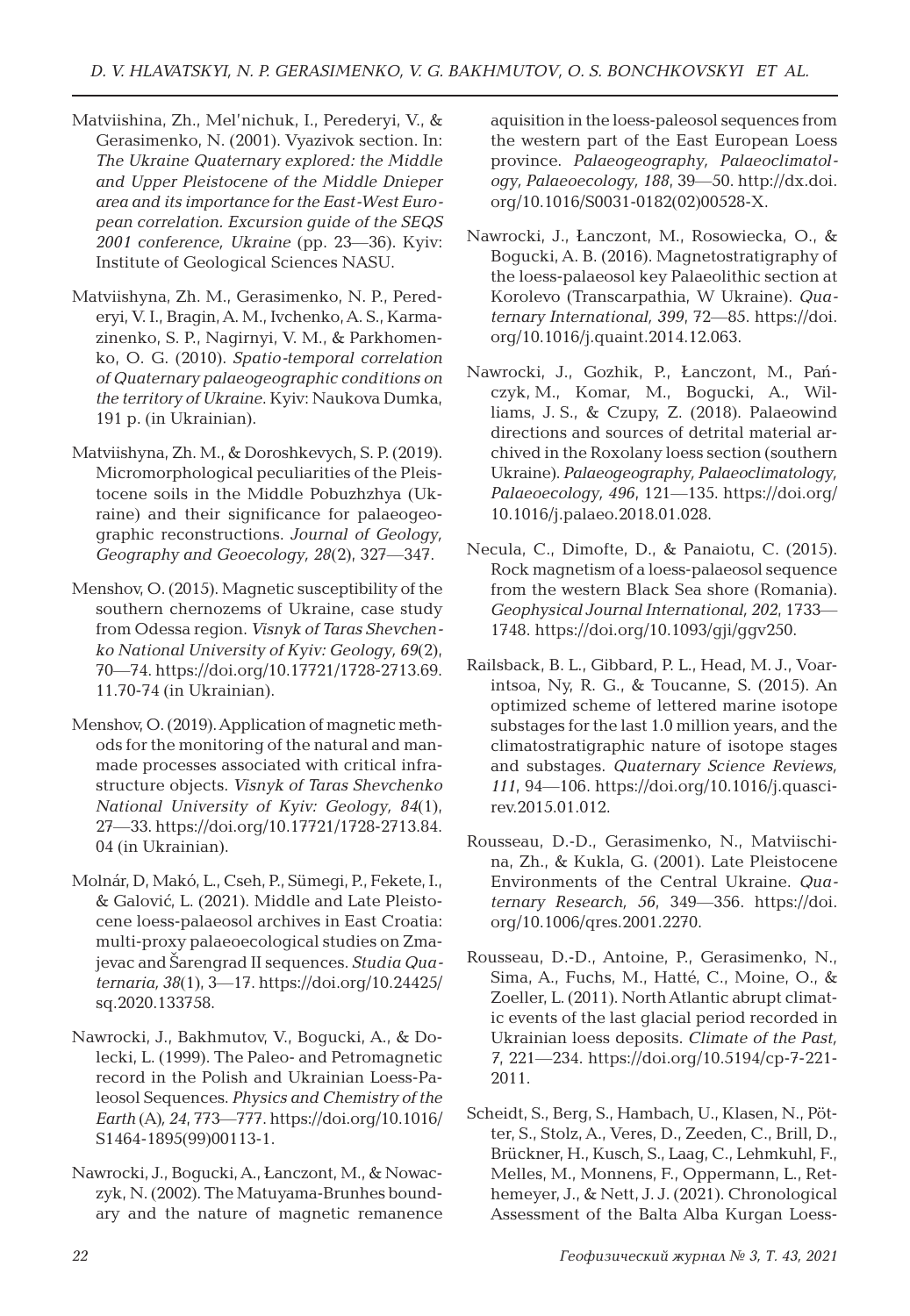Paleosol Section (Romania) — A Comparative Study on Different Dating Methods for a Robust and Precise Age Model. *Frontiers in Earth Science, 8*, 586. https://doi.org/10.3389/ feart.2020.598448.

- Shackleton, N. J., Berger, A., & Peltier, W. R. (1990). An alternative astronomical calibration of the lower Pleistocene timescale based on ODP Site 677. *Transactions of the Royal Society of Edinburgh Earth Sciences, 81*, 251—261. https://doi.org/10.1017/S0263593300020782.
- Sirenko, N. A., & Turlo, S. I. (1986). *Successions of soils and vegetation of Ukraine during the Pliocene and Pleistocene*. Kyiv: Naukova Dumka, 488 p. (in Russian).
- Sirenko, O. (2017a). *Palynostratigraphy of Continental Upper Pliocene—Lower Neopleistocene Deposits of Southern Part of the East European Platform*. Kyiv: Naukova Dumka, 165 p. (in Russian).
- Sirenko, O. (2017b). Subaeral Eopleistocene— Lower Neopleistocene deposits of the plain part of Ukraine and their palynological characteristic. *Dnipropetrovsk University Bulletin. Ser. Geology, Geography, 25*(1), 101—118 (in Ukrainian). https://doi.org/10.15421/111712.
- Sirenko, O. (2019a). Changes in Pleistocene vegetation and climate of Ukraine in the range of 1.8—0.4 million years. *Journal of Geology, Geography and Geoecology, 28*, 355—366. https:// doi.org/10.15421/111934.
- Sirenko, O. (2019b). Palynological data on the description of the Gelasian and Calabriane analogues in the stratotype section of the Kuyalnik deposits near Kryzhanivka village (Odessa region). *Journal of Geology, Geography and Geoecology, 28*(4), 727—737. https://doi.org/ https://doi.org/10.15421/111968.
- Song, Y., Guo, Z., Marković, S., Hambach, U., Deng, C., Chang, L., Wu, J., & Hao, Q. (2018). Magnetic stratigraphy of the Danube loess: a composite Titel-Stari Slankamen loess section over the last one million years in Vojvodina, Serbia. *Journal of Asian Earth Sciences, 155*, 68—80. https://doi.org/10.1016/j. jseaes.2017.11.012.
- Sümegi, P., Náfrádi, K., Molnár, D., & Sávai, Sz. (2015). Results of palaeoecological studies in the loess region of Szeged-Öthalom (SE Hun-

gary). *Quaternary International, 357*, 1—13. https://doi.org/10.1016/j.quaint.2014.09.003.

- Sümegi, P., Gulyás, S., Molnár, D., Sümegi, B. P., Almond, P. C., Vandenberghe, J., Zhou, L., Pál-Molnár, E., Törőcsik, T., Hao, Q., Smalley, I., Molnár, M., & Marsi, I. (2018). New chronology of the best developed loess/paleosol sequence of Hungary capturing the past 1.1 ma: Implications for correlation and proposed pan-Eurasian stratigraphic schemes. *Quaternary Science Reviews, 191*, 144—166. https://doi.org/ 10.1016/j.quascirev.2018.04.012.
- Sümegi, P., Gulyás, S., Molnár, D., Sümegi, B. P., Törőcsik, T., Almond, P. C., & Koloszár, L. (2019). Periodicities of paleoclimate variations in the first high-resolution non-orbitally tuned grain size record of the past 1 Ma from SW Hungary and regional, global correlations. *Aeolian Research, 40*, 74—90. https://doi. org/10.1016/j.aeolia.2019.07.002.
- Tecsa, V., Gerasimenko, N., Veres, D., Hambach, U., Lehmkuhl, F., Schulte, P., & Timar-Gabor, A. (2020). Revisiting the chronostratigraphy of Late Pleistocene loess-paleosol sequences in southwestern Ukraine: OSL dating of Kurortne section. *Quaternary International, 542*, 65—79. https://doi.org/10.1016/j.quaint. 2020.03.001.
- Tretyak, A. N., & Volok, Z. E. (1976). *Paleomagnetic stratigraphy of Pliocene and Quaternary sediments in Ukraine*. Kiev: Naukova Dumka, 88 p. (in Russian).
- Tretyak, A. N. (1980). Regim of the Pleistocene geomagnetic field and structure of the Brunhes geomagnetic epoch. *Geofizicheskiy Zhurnal, 5*(2), 75—87 (in Russian).
- Tretyak, A. N. (1983). *Natural remnant magnetization and problem of sediments paleomagnetic stratification*. Kiev: Naukova Dumka, 256 p. (in Russian).
- Tretyak, A. N., Shevchenko, A. I., Dudkin, V. P., & Vigilyanskaya, L. I. (1987). *Paleomagnetic stratigraphy of key Late Cenozoic sections of the south of Ukraine*. Kiev: Institute of Geological Sciences AS USSR, 50 p. (in Russian).
- Tretyak, A. N., Vigilyanskaya, L. I., Makarenko, V. N., & Dudkin, V. P. (1989). *Thin structure of geomagnetic field in Late Cenozoic*. Kiev: Naukova Dumka, 156 p. (in Russian).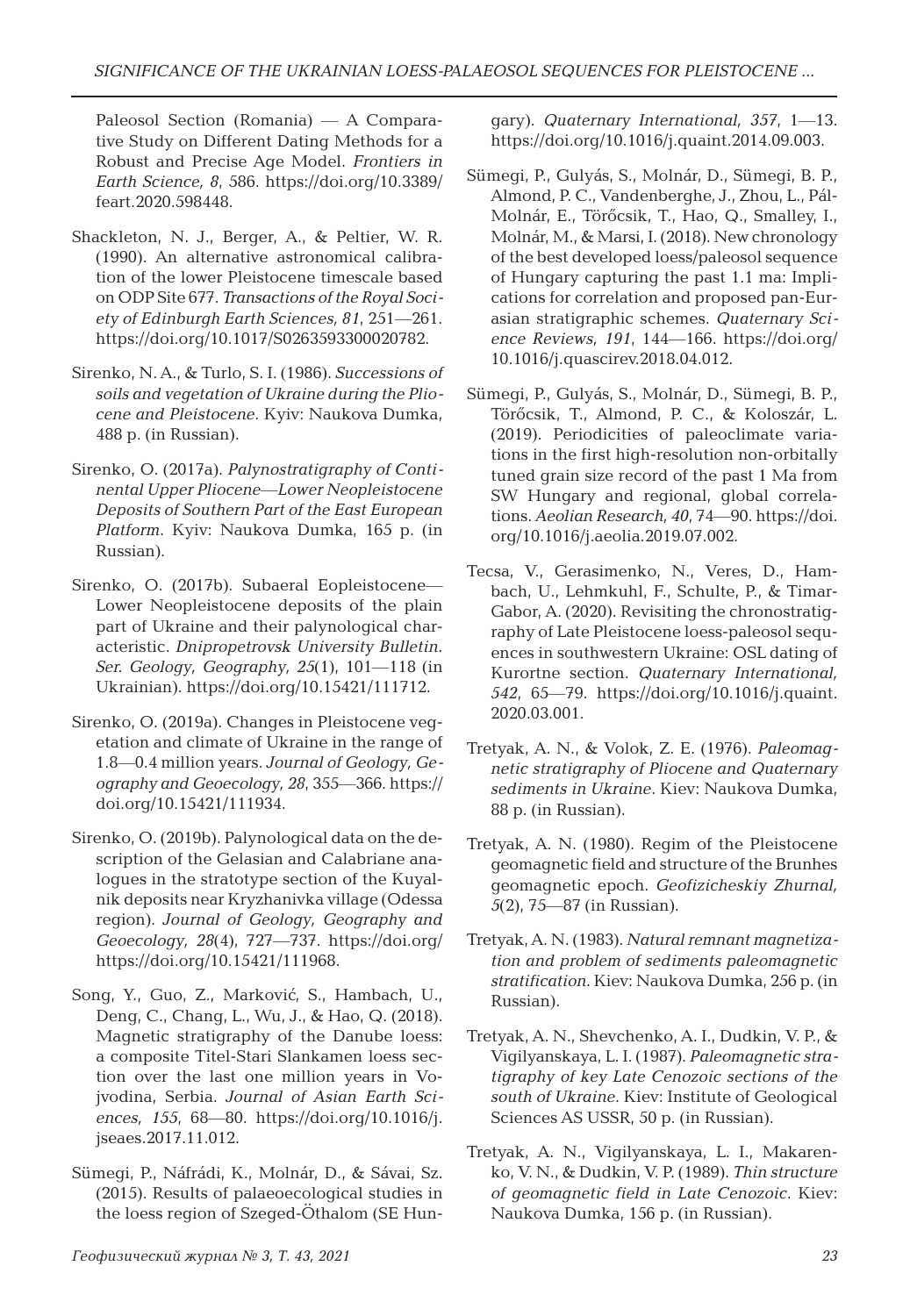- Tretyak, A. N., & Vigilyanskaya, L. I. (1994). Magnetostratigraphic scale of Pleistocene of Ukraine. *Geofizicheskiy Zhurnal, 16*(2), 3—14 (in Russian).
- Vandenberghe, J., & Nugteren, G. (2001). Rapid climatic changes recorded in loess successions. *Global and Planetary Change, 28*, 1—9. https:// doi.org/10.1016/S0921-8181(00)00060-6.
- Varga, G. (2015). Changing nature of Pleistocene interglacials — is it recorded by paleosoils in Hungary (Central Europe). *Hungarian Geographical Bulletin, 64*(4), 317—326. https://doi.org/ 10.15201/hungeobull.64.4.6.
- Veklitch, M. F., Artyushenko, A. T., Sirenko, N. A., Dubnyak, V. A., Mel'nichuk, I. V., & Parishkura, S. I. (1967). *Key Sections of the Anthropogene of Ukraine* (pp. 13—50). Kiev: Naukova Dumka (in Russian).
- Veklitch, M. F. (1968)*. Stratygraphy of the loess formation of Ukraine and adjacent countries*. Kiev: Naukova Dumka, 201 p. (in Russian).
- Veklitch, M. F., & Sirenko, N. A. (1972). *Key Sections of the Anthropogene of Ukraine*. Part III. Kiev: Naukova Dumka, 225 p. (in Russian).
- Veklitch, M. F, Matviishyna, Zh. N., Medvedev, V. V., Sirenko, N. A., & Federov, K. N. (1979). *Palaeosol research methodology*. Kiev: Naukova Dumka, 272 p. (in Russian).
- Veklitch, M. F. (1982). *Stages and stratotypes of the soil formations of Ukraine in the Upper Cenozoic*. Kiev: Naukova Dumka (in Russian).
- Veklitch,M. F., Sirenko, N.A., Matviishyna, Zh. N., Melnychuk, I. V., Perederyi, V. I., Turlo, S. I., & Vozgrin, B. D. (1984). *Palaeogeographical succession and detailed stratigraphic division of the Pleistocene of Ukraine (methodological developments)*. Kiev: Naukova Dumka, 32 p. (in Russian).
- Veklitch, M. F, Sirenko, N. A, Matviishyna, Zh. N., Gerasimenko, N. P., Perederiy, V. I., & Turlo, S. I. (1993). The Pleistocene stratigraphical framework of the Ukraine*.* Stratigraficheskiye skhemy fanerozoya i dokembriya Ukrainy. Kiev: State Committee of Geology of Ukraine (in Russian).
- Veklych, Y. (2019). Map of Quaternary formations of Ukraine in scale 1:2,500,000. *Journal of Geology, Geography and Geoecology, 28*(2), 367—376. https://doi.org/https://doi.org/10. 15421/111935.
- Velichko,A.A. (Ed.) (1997). *Loess-palaeosol formation of the East-European Plain*. Moscow, 140 p. (in Russian).
- Veres, D., Tecsa, V., Gerasimenko, N., Zeeden, C., Hambach, U., & Timar Gabor, A. (2018). Shortterm soil formation events in the last glacial east European loess, evidence from multi-method luminescence dating. *Quaternary Science Reviews, 200*, 34—51. https://doi.org/10.1016/j. quascirev.2018.09.037.
- Vigilyanskaya, L. I., & Tretyak, A. N. (2001). Palaeomagnetism of Reference Sections in Pliocene-Pleistocene Deposits of the NW Donbas. *Geophysical Journal, 22*, 523—535.
- Vigilyanskaya, L. I., & Tretyak, A. N. (2002). Palaeomagnetic studies of Pliocene-Pleistocene deposits of loess-palaeosol stratum in Middle Dnieper region. *Geofizicheskiy Zhurnal, 24*(5), 36—42 (in Russian).
- Wacha, L., Laag, C., Grizelj, A., Tsukamoto, S., Zeeden, C., Ivanišević, D., Rolf, C., Banak, A., & Frechen, M. (2021). High-resolution palaeoenvironmental reconstruction at Zmajevac (Croatia) over the last three glacial/interglacial cycles. Palaeogeography, Palaeoclimatology, Palaeoecology, 576, 110504. https://doi. org/10.1016/j.palaeo.2021.110504.
- Zeeden, C., Hambach, U., Obreht, I., Hao, Q., Abels, H. A., Lehmkuhl, F., Gavrilov, M. B., & Marković, S. B. (2018). Patterns and timing of loess-paleosol transitions in Eurasia: Constraints for paleoclimate studies. *Global and Planetary Change, 162*, 1—7. https://doi. org/10.1016/j.gloplacha.2017.12.021.
- Zeeden, C., & Hambach, U. (2021). Magnetic Susceptibility Properties of Loess From the Willendorf Archaeological Site: Implications for the Syn/Post-Depositional Interpretation of Magnetic Fabric. *Frontiers in Earth Science, 8*, 709. https://doi.org/10.3389/feart.2020.599491.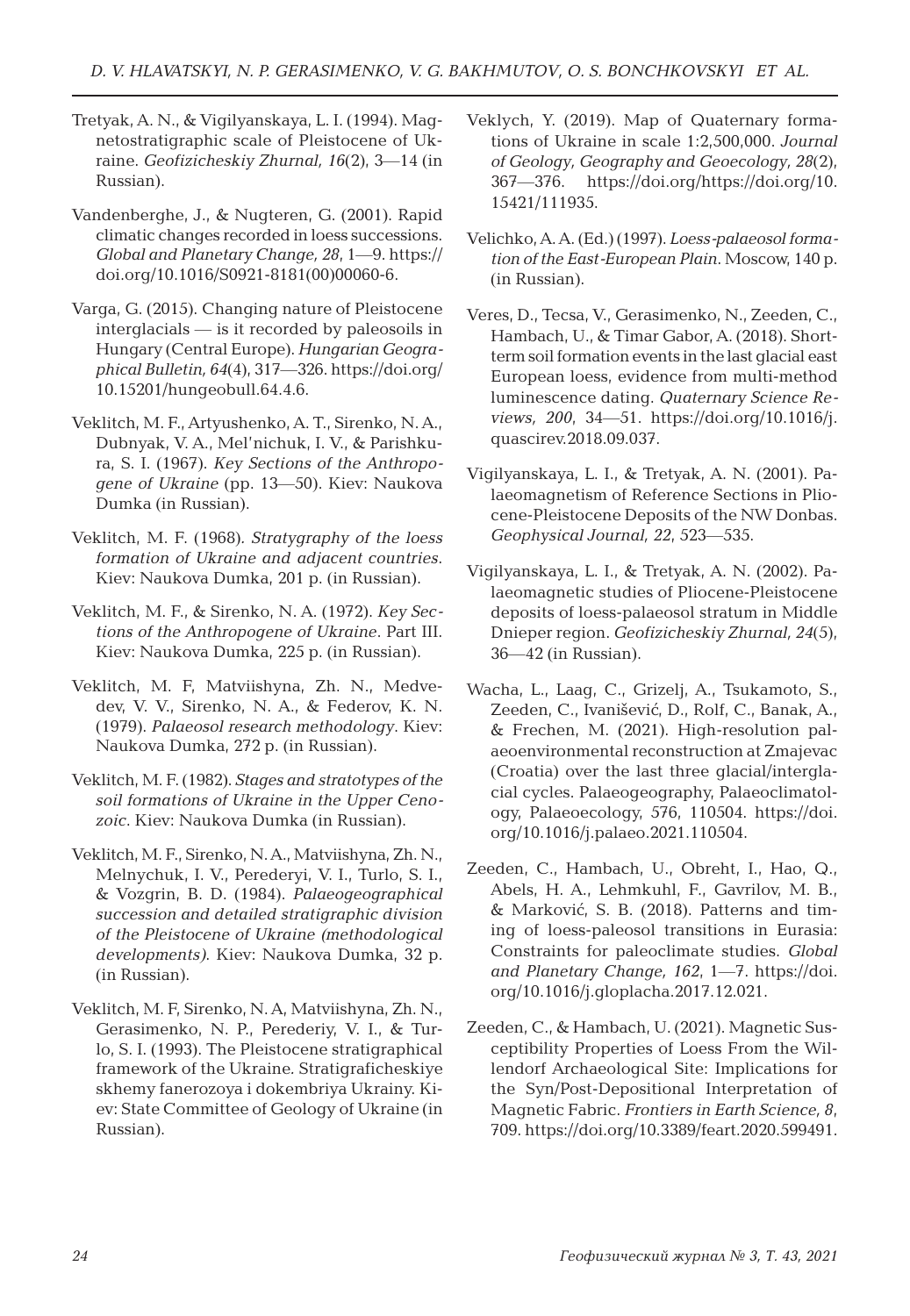# **Значимость лессово-почвенной формации Украины для реконструкций изменений климата в плейстоцене: петромагнитные, палеопедологические и палинологические индикаторы**

### Д. В. Главацкий<sup>1</sup>, Н. П. Герасименко $^2$ , В. Г. Бахмутов<sup>1</sup>, О. С. Бончковский $^2$ , *Е. Б. Поляченко<sup>1</sup> , В. В. Шпыра<sup>1</sup> , С. В. Мычак<sup>1</sup> , И. В. Кравчук<sup>2</sup> , С. И. Черкес<sup>1</sup> , 2021*

 $^1$ Институт геофизики им. С. И. Субботина НАН Украины, Киев, Украина  $^2$ Киевский национальный университет имени Тараса Шевченко, Киев, Украина

Вариации петромагнитных характеристик в лессово-почвенных породах, обусловленные изменением климатических и ландшафтных условий их формирования, являются мощным инструментом применения этих параметров как индикаторов при палеоклиматических реконструкциях. Определение закономерностей изменения магнитных параметров, установленных в лессово-почвенных отложениях Украины, в зависимости от динамики палеоклиматов и древней природной среды, и, как следующий шаг, оценка их информативности и значимости для палеореконструкций выполняются в рамках проекта Национального фонда исследований Украины 2020.02/0406 «Магнитные индикаторы палеоклиматических изменений в отложениях лессово-почвенной формации Украины». Палеоэкологические реконструкции выполняются с использованием значительного количества палеоиндикаторов: педостратиграфии, литологии, морфологии ископаемых почв, палинологии и широкого спектра петромагнитных характеристик. В этой статье представлен мультидисциплинарный подход к реконструкциям древней природной среды, осуществляемый в проекте, а также предварительные результаты корреляции педостратиграфических (частично палинологических) данных с показателями магнитной восприимчивости лессово-почвенных пород в северной, центральной и южной частях Украинской лессовой провинции. Выполнено сравнение петромагнитных параметров трех наиболее полных лессово-почвенных разрезов в бассейне Днепра и на Причерноморской низменности (Старые Кайдаки, Вязовок и Роксоланы). Амплитуды палеоклиматических изменений, установленные по магнитным индикаторам, хорошо сопоставляются с результатами литолого-палеопедологических и палинологических исследований этих разрезов, и с глобальной морской кислородно-изотопной шкалой (MIS). Петромагнитные, педостратиграфические и палинологические исследования разреза Старые Кайдаки позволяют предварительно предположить корреляцию верхнезавадовского (zv<sub>3</sub>) и нижнезавадовского (zv<sub>1</sub>) климатолитов с MIS 9 и MIS 11, соответственно, как это было ранее показано для разрезов Вязовок и Роксоланы. Нижезалегающий лубенский педокомплекс (lb), вероятно, может соответствовать MIS 13, а мартоношский педокомплекс (mr) — MIS 15. В ходе палеомагнитных исследований разреза Старые Кайдаки еще не была опробована нижняя часть разреза, в частности, нижнеширокинский субклиматолит (sh<sub>1</sub>), в котором в Роксоланах и Вязовке была определена границa Матуяма—Брюнес. Верхнеширокинский почвенный горизонт  $(\text{sh}_3)$  характеризуется прямой полярностью и предварительно сопоставляется с MIS 17. В рамках проекта будут проводиться дальнейшие исследования разреза Старые Кайдаки и других лессово-почвенных профилей.

**Ключевые слова:** лессово-почвенная формация, петромагнетизм, магнитная восприимчивость, палеопедология, палинология, палеоклимат, стратиграфическая корреляция.